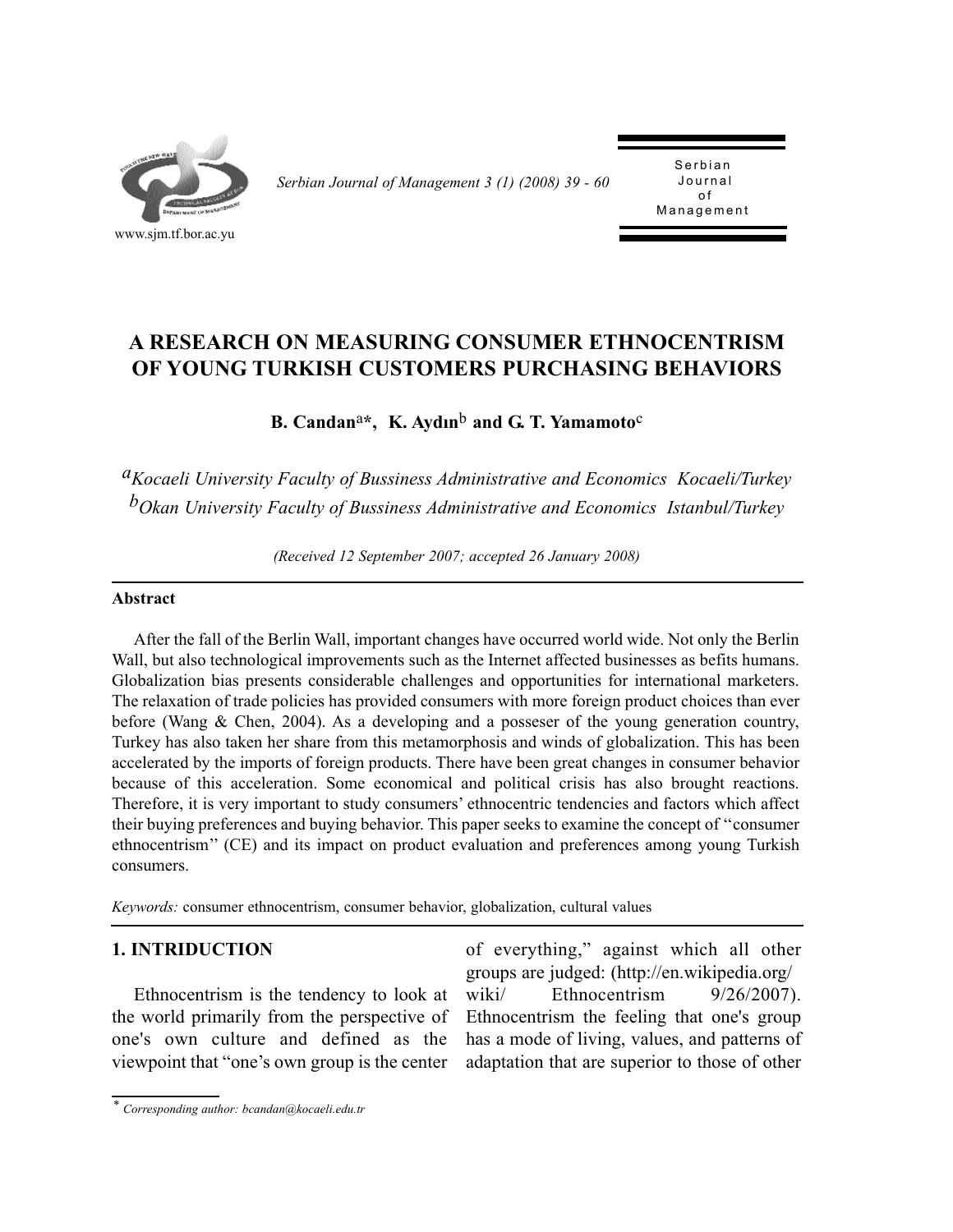groups. It is coupled with a generalized contempt for members of other groups:(http://www.encyclopedia.com/doc/1 E1 -ethnocen.html).

The Oxford English Dictionary defines ethnocentrism as "regarding one's own race or ethnic group as of supreme importance" (1989). According to Benson (2001), ethnocentrism implies a set of structures that position one's own culture as a centre for the production and distribution of knowledge of other cultures, which are to various degrees peripheral to it.

"Ethnocentrism" is a commonly used word in circles where ethnicity, inter-ethnic relations, and similar social issues are of concern. The usual definition of the term is "thinking one's own group's ways are superior to others" or "judging other groups as inferior to one's own". "Ethnic" refers to cultural heritage, and "centrism" refers to the central starting point... so "ethnocentrism" basically refers to judging other groups from our own cultural point of view (Barger, 2004). It can also be referred to as a group level version of individual prejudice (Cox, 1994). Triandis (1994) discussed that ethnocentrism is inevitable if a person knows only one culture.

Consumer ethnocentrism (CE) strives with a specific evaluation of foreign products. These products are evaluated favorably or unfavorably based on consumer's home country or the country the consumer has an identity towards (Lundstrom, Lee and White, 1998). Besides CE is the belief that purchasing imported products is wrong because it hurts the domestic economy and one's fellow citizens. Therefore these tendencies for CE influence purchasing manners or behavior.

Patriotism is a feeling of love and devotion to one's own homeland (patria, the land of one's fathers) (http://dictionary.laborlawtalk.com/patriotic) . Patriotism covers such attitudes as: pride in its achievements and culture, the desire to preserve its character and the basis of its culture, and identification with other members of the nation. Patriotism is closely associated with nationalism, and is often used as a synonym for it (http://en.wikipedia.org/wiki/Patriotism#col umn-one). According to Han (1988), attitudes of patriotism had a tentative influence on consumers' favorable evaluation of quality and serviceability of foreign products. Consumer nationalism is also defined as the invocation of individuals' collective national identities in the process of consumption to favor or reject products from other countries (Wang, 2005).

#### **2. BACKGROUND**

There has been a consideration on the similarities that exist in the needs of consumers around the world (Domzal and Unger, 1987). This convergence in consumer needs is largely attributed to increased globalization and mobility (Quelch, 1999), and electronic mobility facilitated by telecommunications technology (Levitt, 1986; Domzal and Unger, 1987; Quelch, 1999) such as film, television, Internet, and mobile phone. Because of growing similarities in consumption of needs and wants, it is argued that it would be increasingly easy for marketers to target consumer segments that span several continents, so as to reap economies of scale in production and promotion (O'Cass and Lim, 2002). Referring to O'Cass and Lim (2002), consumer brand associations focuses on the differences between associations held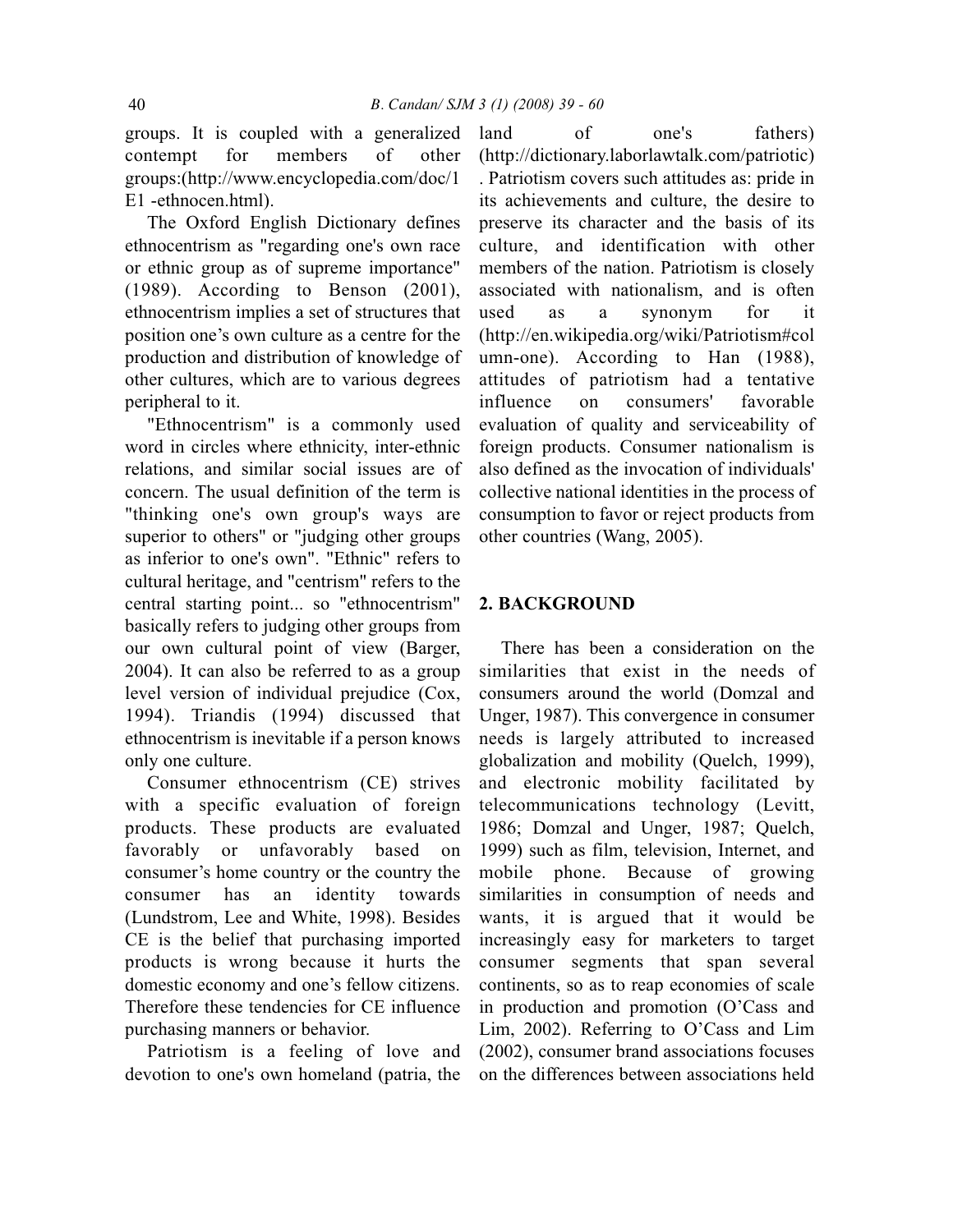for western brands and eastern brands by young Singaporeans under the country-oforigin umbrella. Their study also examined consumer ethnocentric tendencies (CET) finding very low levels of ethnocentrism among respondents with results indicating CET had no effect on brand preference or purchase intention. Luque-Martinez et.al (2000) also tries to validate the CETSCALE as a measure of Spanish consumers' ethnocentric tendencies.

Studies also show that a product's country of origin (COO) has some effect on consumers' evaluations (Bilkey and Nes, 1982; Nagashima, 1970; 1977). According to Han (1990) and Shimp and Sharma (1987), the COO effects product evaluation and beliefs held by consumers about the appropriateness of purchasing foreign-made products, such as consumer nationalism, ethnocentrism and patriotism sentiments (Okechuku, 1994).

Over the years, a number of studies have been carried out to understand the behavior of ethnocentric consumer better and behavioral intentions (Shimp and Sharma, 1987; Han, 1988; Chasin et al., 1988; Durvasula and Netemeyer, 1992; McLain and Sternquist, 1991; Sharma et al., 1995; Netemeyer et al., 1991; Kaynak and Kara, 1996; Kinra 2006; Chung and Pysarchik, 2000). Some researchers examined the impact of national identity, cultural values, COO effects, and selected demographics concerning the intention of buying foreign products (Lundstrom, Lee and White, 1998). Keillor and Hult (1999) explained dimensions of national identity. Hamin and Elliott (2006) investigate the effects of COO and CE on consumers' perceptions of quality, price, and value and, ultimately, the consumers' choice of tangible goods or intangible services from the perspective of consumers in LDC, such as Indonesia.

There are several investigations of the relationship between CE and consumer attitudes toward foreign manufactured products in several countries. For example, Watson and Wright (1999) focused on New Zealand, and Lantz and Loeb (1996) for Canada and USA customers. According to Kaynak et al.(2000), in a study conducted by Kaynak and Kara (1998), it was discovered that Azeri companies appropriately targeted Russian and Chinese products at low-income group consumers, Turkish products at middle-income and Japanese, western European and US products to up-scale consumer segments. Wang et al (2004) examined the relationship between consumers' decision-making styles and their choice between domestic and imported brand clothing using a sample of Chinese consumers. Leonidou et al. (2007) tries to identify differences in British consumers' evaluations of goods made in either the USA or China. Reardon et al (2005) scrutinize how ethnocentrism and economic development within transitional economies affect the formation of brand attitudes and attitudes toward ads in Kazakhstan and Slovenia as transitional economies. Some external environmental influences on consumer purchasing attitudes are also explored by Black & Dube (2007). In their study, they betray the possibilities that collective trauma among consumers such as natural disasters and terrorist attacks. They also demonstrate consumer ethnocentrism and consumer patriotism increased as a result of these events.

Güdüm and Kavas (1995) tried to find out country preferences of Turkish purchasers in their study. Kucukemiroglu (1997) identifies consumer market segments existing among Turkish consumers by using lifestyle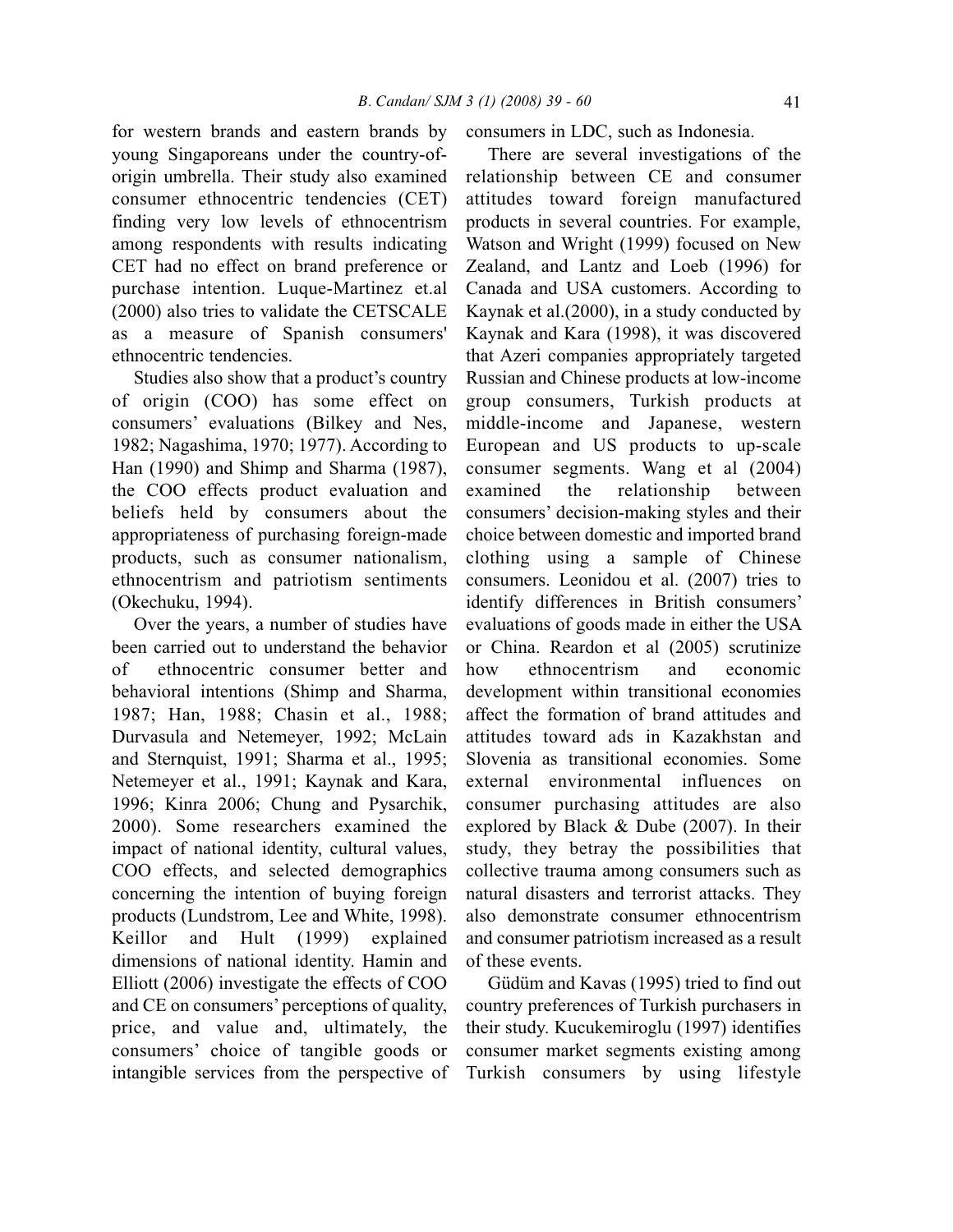patterns and ethnocentrism. Balabanis et al. (2001) analyzed ethnocentrism in a crosscultural context by comparing Turkish and Czech consumers. This paper seeks to examine the concept of ''consumer ethnocentrism'' (CE) and its impact on product evaluation and preferences among Turkish consumers.

## **3.1. The objective and limitations of the research**

Some environmental factors such as the September 11, 2001 attack and some natural disasters affect the countries' people and some nationalistic tendencies have occurred while the world is globalizing. Therefore we would like to evaluate the Turkish young consumers' ethnocentric tendencies for products. The objective of this research is to identify the ethnocentricity level of university students of the Faculty of Economics and Administrative Sciences in their purchasing behaviors, the factors they pay attention to when purchasing domestic or import goods, and to display the relationship between their purchasing behaviors and the departments they study (Business Administration, Economics, Business Economics, International Relations and Political Science and Public Administration) as well as their political stances. The research is limited to the senior students of Kocaeli University's Faculty of Economics and Administrative Sciences. The reason for performing the research on the Faculty of Economics and Administrative Sciences is the suggestion that there is a relationship between the subject of the research and the studies of the students at this faculty. Meanwhile, the reason for preferring senior students is because it would help better to observe the influence of their

education, as they are very near to completing their studies.

#### **4. METHODOLOGY AND SAMPLING**

The data of the research were obtained through a questionnaire of 15 questions. The first section of the questionnaire form consists of the ethnocentrism scale with 17 variables which was developed by Shimp and Sharma. The CET scale was adopted into Turkish being as close to the original as possible. The other sections of the questionnaire form include questions regarding the demographic variables, purchasing behaviors and political stance. The research was applied on the senior students of Business Administration, Economics, Business Economics, International Relations and Political Sciences, and the Public Administration Departments of Kocaeli University's Faculty of Economics and Administrative Sciences. The total number of senior students at these departments is approximately 750. The questionnaire forms were distributed to all of these students, and their completion was arbitrary. After the elimination of missing and erroneous questionnaires, a total of 495 questionnaires were considered in the evaluation. In Figure 1, students' perception of ethnocentrism in their purchasing behaviors could be divided into demographic variables, purchasing behaviors and political points of view.

#### **5. HYPOTHESIS OF THE RESEARCH**

H1: There is a relationship between the demographic properties of students and their perception of ethnocentrism.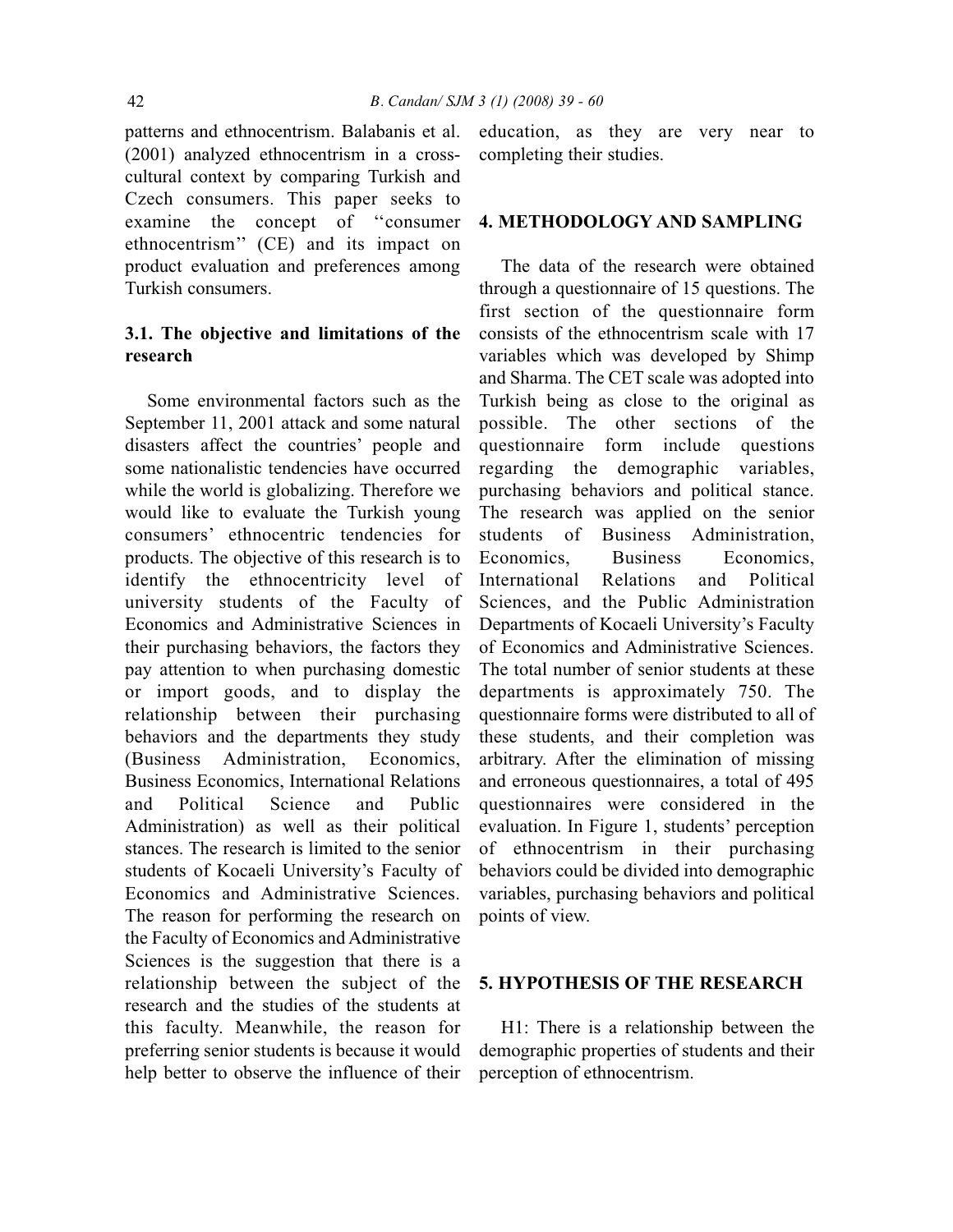

*Figure 1. Research Model for Young Student's Perception of Ethnocentrism*

H2: There is a relationship between the domestic/import product preference of students and their perception of ethnocentrism.

H3: The ethnocentrism-oriented perceptions of students in their purchasing behaviors vary according to their political stance.

#### **6. FINDINGS AND ANALYSIS**

#### **6.1. The Demographic Characteristics of Respondents**

As can be seen in Table 1, most of the senior students at the Faculty of Economics and Administrative Sciences, Kocaeli

University are male, single, and unemployed. A large majority of the students live in the metropolises and cities. Almost half of the students go to Kocaeli University from outside of the city; and again, a major portion lives in Izmit with their housemates. With regard to the geographical region of where the students' families live, most of their families live in the Marmara Region. This is quite natural considering that most of the students go to the university daily from outside of the city. Looking at the monthly total income of the students' families, it is seen that most of their income are in TRY 1000-2000 range. As it is seen in Table 1, students are almost equally distributed among departments.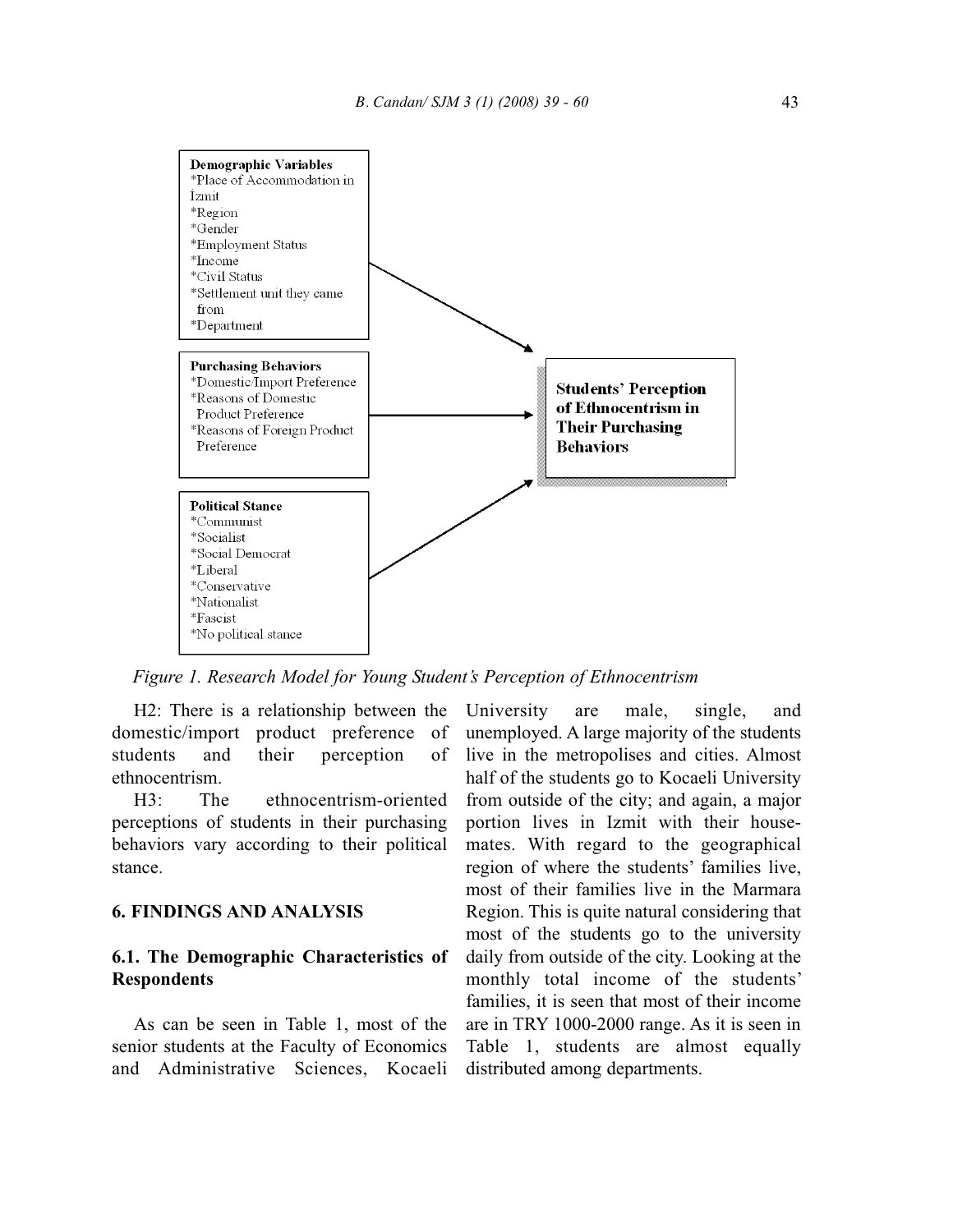| Demographic Factors                                   |                                                         | Quantity | Ratio<br>℅ |
|-------------------------------------------------------|---------------------------------------------------------|----------|------------|
| Gender                                                | Female                                                  | 208      | 42.0       |
|                                                       | Male                                                    | 287      | 58.0       |
|                                                       | Metropolis                                              | 343      | 69.3       |
| Settlement unit of their families                     | City                                                    | 130      | 26.3       |
|                                                       | Town                                                    | 17       | 3.4        |
|                                                       | Village                                                 | 5        | 1.0        |
| Civil Status                                          | Married                                                 | 20       | 4.0        |
|                                                       | Single                                                  | 475      | 96.0       |
| <b>Employment Status</b>                              | Employed                                                | 132      | 26.7       |
|                                                       | Unemployed                                              | 363      | 73.3       |
|                                                       | <b>Public Dormitory</b>                                 | 13       | 2.6        |
| Accommodation in Izmit                                | Private Dormitory                                       | 13       | 2.6        |
|                                                       | Family house                                            | 76       | 15.4       |
|                                                       | House with Friends                                      | 170      | 34.3       |
|                                                       | Coming from outside of city                             | 223      | 45.1       |
|                                                       | Up to TRY 500                                           | 18       | 3.6        |
| Income                                                | TRY 501-1000                                            | 83       | 16.8       |
|                                                       | TRY 1000-1500                                           | 134      | 27.1       |
|                                                       | TRY 1500-2000                                           | 83       | 16.8       |
|                                                       | TRY 2000-2500                                           | 54       | 10.9       |
|                                                       | TRY 2500 and higher                                     | 123      | 24.8       |
|                                                       | Mediterranean                                           | 15       | 3.OI       |
| Region of the Country Where the Person Lives with the | <b>Black Sea</b>                                        | 17       | 3.4        |
| Family                                                | <b>Marmara</b>                                          |          | 85.5       |
|                                                       |                                                         | 423      |            |
|                                                       | Aegean                                                  | 16       | 3.2        |
|                                                       | Eastern Anatolia                                        | 6        | 1.2        |
|                                                       | Central Anatolia                                        | 15       | 3.0        |
|                                                       | Southeastern Anatolia                                   | 3        | 0.7        |
|                                                       | <b>Business Administration</b>                          | 101      | 20.4       |
| Department                                            | Economics                                               | 106      | 21.4       |
|                                                       | <b>International Relations</b>                          | 86       | 17.4       |
|                                                       | Political<br>Science<br>Public<br>and<br>Administration | 110      | 22.2       |
|                                                       | <b>Business Economics</b>                               | 92       | 18.6       |
| Total                                                 |                                                         | 495      | 100        |

*Table 1. Demographic Characteristics of the Respondents*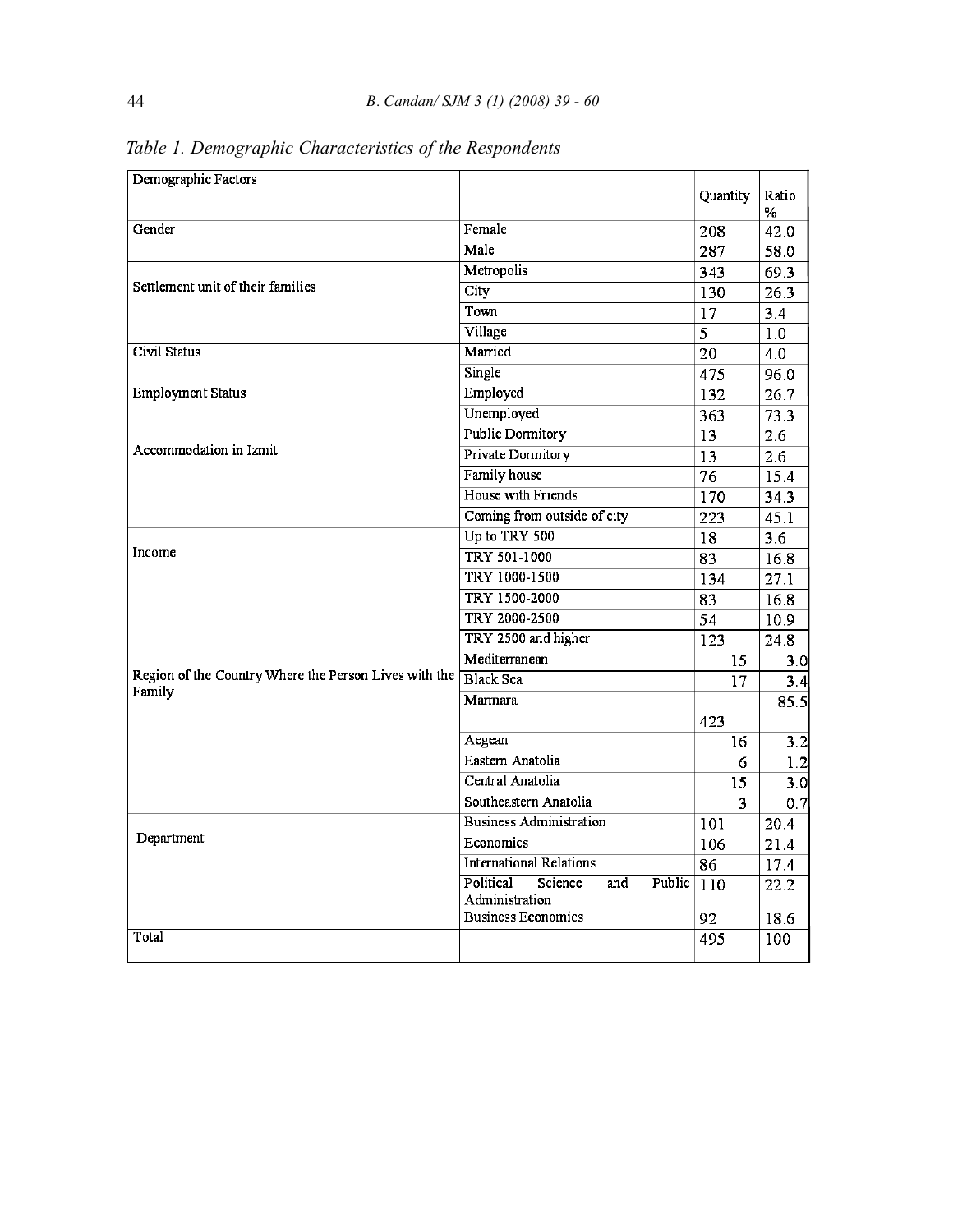#### **6. 2. Purchasing Behavior of Respondents**

## *6.2.1. Domestic/Import Product Preferences of Respondents*

Table 2 represents the students' priority in terms of domestic/import goods when purchasing a commodity. Accordingly, most of the students (54.9%) said they do not pay attention to whether the products they purchase are domestic or foreign, and a small portion  $(5.9 \%)$  stated that they primarily prefer imported goods. 39% of the students prefer domestic goods.

foreign products are more reasonable. And it is closely followed by the prestige of foreign products. Ease of availability is noted as another reason for preference. An important conclusion from these data is that: the factors that are influential in preferring foreign goods indicate close values to each other.

In other words, it is possible to say that students consider all these factors as important reasons for their preferences. The reasonable prices are the most important reason for preference of domestic products; meanwhile, quality is the most important reason for foreign products.

*Table 2. Distribution of the Respondents' Domestic/Import Product Preferences According to Importance Ranks*

|                                                                | <b>Quantity</b> | Percentage |
|----------------------------------------------------------------|-----------------|------------|
| I primarily prefer domestic product                            | 194             | 39.2       |
| I primarily prefer import product                              | 29              | 5.9        |
| I don't care if the products I buy are domestic / foreign made | 272             | 54.9       |
| <b>Total</b>                                                   | 495             | 100        |

## *6.2.2. Factors Affecting the Domestic /* **6.3. Political Stance of Respondents** *Import Product Preferences of the Respondents*

According to Table 3, the most important factor that leads the students to prefer domestic products is their reasonable prices. The high quality of domestic products is in second rank and their ease of availability is the third rank for reason of preference. Students do not think that domestic products provide prestige. Table 3 also represents the factors that are influential in students' preferences of foreign goods. Accordingly, the most important reason for students to prefer foreign products is that they consider them as high quality. The second most important reason is the idea that the prices of

With regard to the students' political stances, 27.9 percent are observed to have no political stances, 23.9 percent consider themselves as nationalist, and 22.6 percent as social democrat. The ratio of those with liberal and socialist stances is 8.7 each. That of the students with a conservative stance is 7.3 percent. The ratio of those with other stances is a minor fraction of the total. As it is seen, most of the students do not take any political stances; meanwhile, those with political stances mostly define themselves as nationalist or social democrat.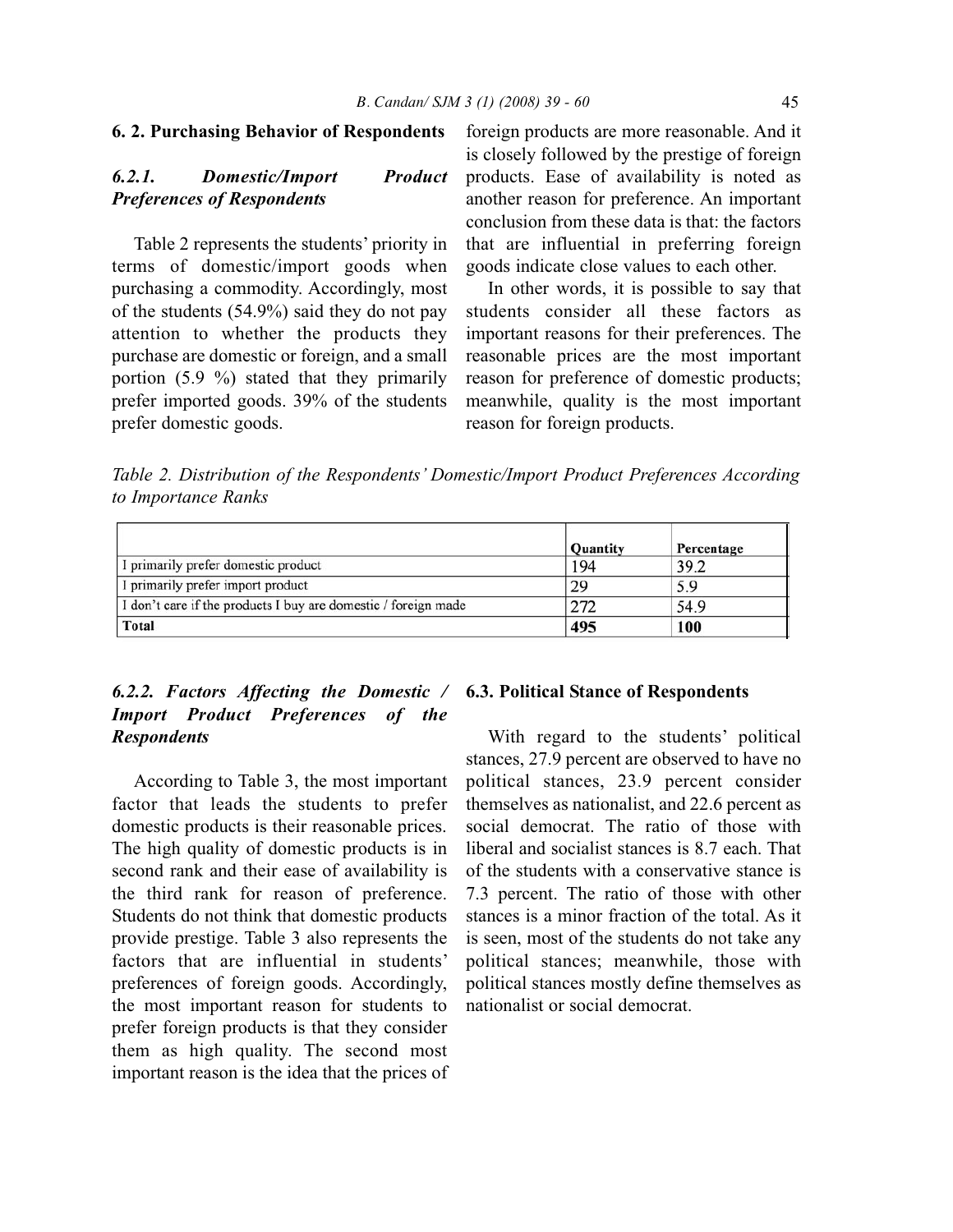| <b>Factors Affecting Product</b><br><b>Preferences</b> | Local<br><b>Products</b> | <b>Sequence of</b><br>Importance | Foreign<br><b>Products</b> | Sequence of<br>Importance |
|--------------------------------------------------------|--------------------------|----------------------------------|----------------------------|---------------------------|
| <b>High Quality</b>                                    | 2.08                     |                                  | 1.42                       |                           |
| <b>Reasonable Prices</b>                               | 1.78                     |                                  | 2.67                       |                           |
| Ease of Availability                                   | 2.48                     |                                  | 2.92                       |                           |
| Prestige provision                                     | 3.41                     |                                  | 2.74                       |                           |

*Table 3. The Distribution of Factors Affecting Domestic/Import Product Preferences of Respondents As Per Their Degrees of Importance*

*Table 4 Distribution of Respondents as per their Political Stances*

| <b>Political Stance</b> | Quantity | Percentage |
|-------------------------|----------|------------|
| Communist               | 3        | 0.6        |
| Socialist               | 43       | 8.7        |
| Social Democrat         | 112      | 22.6       |
| Liberal                 | 43       | 8.7        |
| Conservative            | 36       | 7.3        |
| Nationalist             | 118      | 23.9       |
| Fascist                 | 2        | 0.4        |
| No Political Stance     | 138      | 27.9       |
| Total                   | 495      | 100        |

## **6.4. Respodents` Ethnocentrism Perceptions**

Looking at the average values of the replies given in Table 5, it is possible to say that ethnocentrism is not included in the general purchasing behaviors of the students of Kocaeli University's Faculty of Economics and Administrative Sciences. The general average value of the scale which consists of 17 expressions is found as 2.85. According to that, students have the tendency of not agreeing with the phrases. The mostly agreed phrase by students is the proposition 3 of the scale. Students support

the purchase of "made in Turkey" products in order to support employment. It is possible to think that the research sample's consisting of senior students has been influential on it. As one reason for such a thought, when these students complete their studies, they will have to search for employment opportunities. The propositions that are mostly disagreed by the students are proposition 5 that suggests that buying foreign products means anti-Turkism, and proposition 12 that all imports should be restricted. Students do not consider foreign product purchase as anti-Turkism and they are opposed to the restriction of all imports.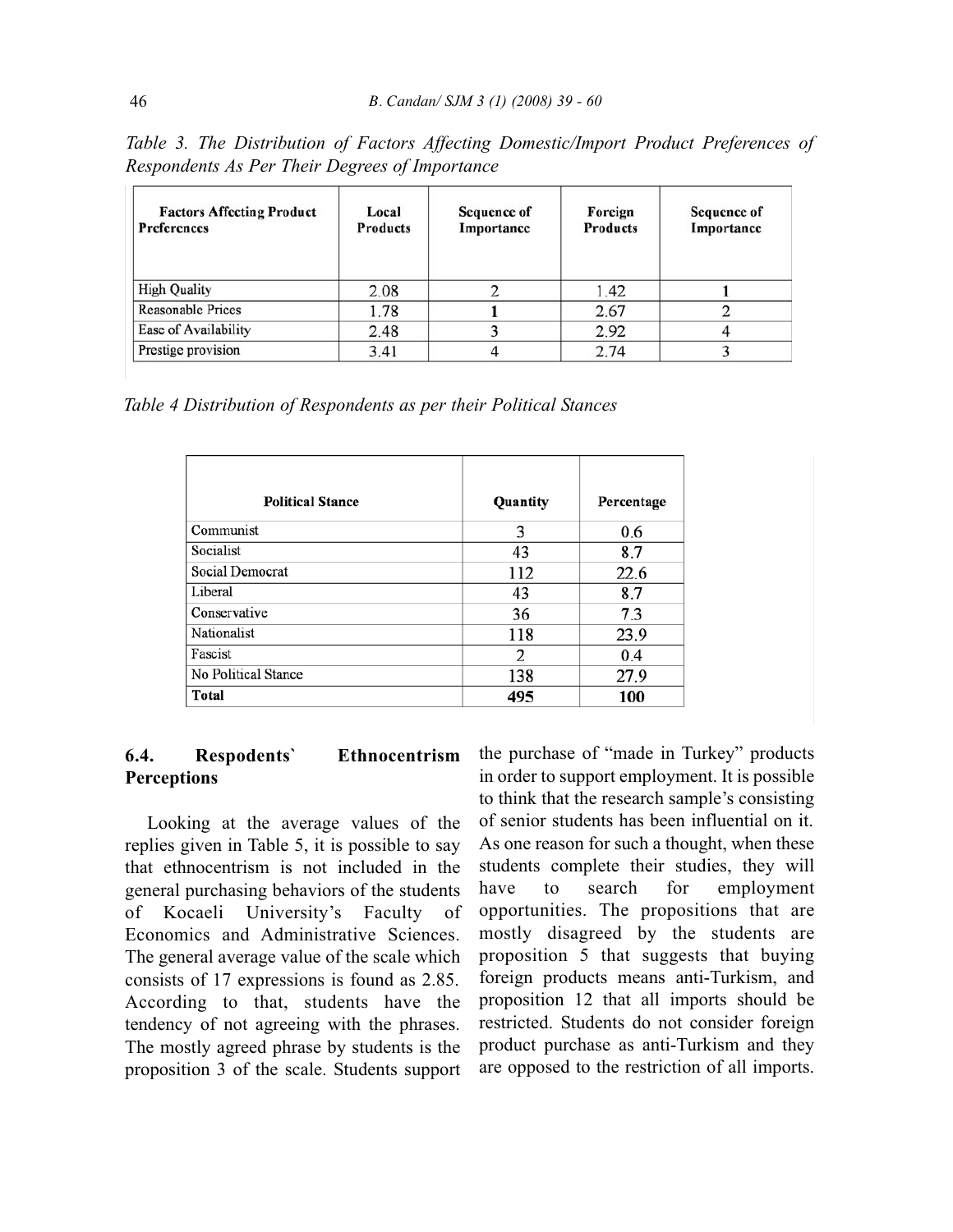| <b>Variables</b>                                                                         | Average | <b>Standard</b><br><b>Deviation</b> |
|------------------------------------------------------------------------------------------|---------|-------------------------------------|
| V1. Turkish citizen should always purchase products from Turkey instead of import items. | 3.38    | 1,6459                              |
| V2. Only the products that are not available in Turkey should be imported.               | 3.51    | 1,18109                             |
| V3. We should buy the items produced in Turkey in order to support employment in         | 4.01    | 0,97243                             |
| Turkey.                                                                                  |         |                                     |
| V4. Domestically produced items should always be our first and primary choice.           | 3.72    | 1,10910                             |
| V5. Buying foreign products mean anti-Turkism.                                           | 1.93    | 1,01098                             |
| V6. Buying foreign products is not right.                                                | 2.12    | 1,02296                             |
| V7. A real Turkish citizen should always buy domestic products.                          | 2.42    | 1,13423                             |
| V8. We have to buy the items produced in Turkey instead of those in foreign countries so | 3.08    | 1,13271                             |
| as not to make other countries richer than Turkey.                                       |         |                                     |
| V9. Buying domestic items is always the best.                                            | 2.97    | 1,07419                             |
| V10. Only very little commerce or product intake from foreign countries should be made,  | 3.19    | 2,14486                             |
| and only when it is necessary.                                                           |         |                                     |
| V11. Turkish people should not buy foreign products, because it would damage the         | 2.78    | 1,10053                             |
| business life of Turkey and cause to unemployment.                                       |         |                                     |
| V12. All imports should be restricted.                                                   | 1.91    | 0,97001                             |
| V13. Even if the cost would be higher for me, I prefer domestic products.                | 2.59    | 1,06239                             |
| V14. Foreigners should not be permitted to place their products in our market.           | 2.24    | 1,01723                             |
| V15. High import tariffs should be imposed in order to prevent the entry of foreign      | 2.73    | 1,13889                             |
| products into the Turkish market.                                                        |         |                                     |
| V16. We should import only those products that we cannot supply within our own           | 3.37    | 1,06453                             |
| company.                                                                                 |         |                                     |
| V17. The consumers who purchase foreign-origin products are responsible for the          | 2.52    | 1,10705                             |
| unemployment of their citizens.                                                          |         |                                     |

*Table 5. Average and Standard Deviation Values of the Respondents' Ethnocentrism Perceptions*

The following expressions, which were developed in order to measure the influence of ethnocentrism in the purchasing behaviors of the respondents, have been a part of the evaluation through the use of the Likert scale. (where: 1=absolutely disagree to 5= absolutely disagree, with General Average: 2.85)

Considering the results in Table 2.2, such a result is considered quite natural. Because, most of the respondents expressed that they did not make discrimination between domestic and foreign items when buying something.

## **6.5. Results of Factor Analysis According to the Respondents' Perception of Ethnocentrism**

In the research, a scale consisting of 17 variables has been used in order to measure the purchasing behaviors of the respondents of the research. As a result of the reliability analysis performed on these variables, the Alpha value is calculated as .8891. This value indicates that the scale is highly reliable. As a result of the factor analysis on the 17 factors aiming to measure consumer ethnocentrism, variable 10 is taken out of the scope of the analysis. Bartlett's Test, which is used in order to see if a correlation exists among the variables resulted in 2803.751. This value is quite meaningful. It provides the statistical probability that the correlation matrix has significant correlations among at least some of the variables. Another measure to quantify the degree of inter-correlations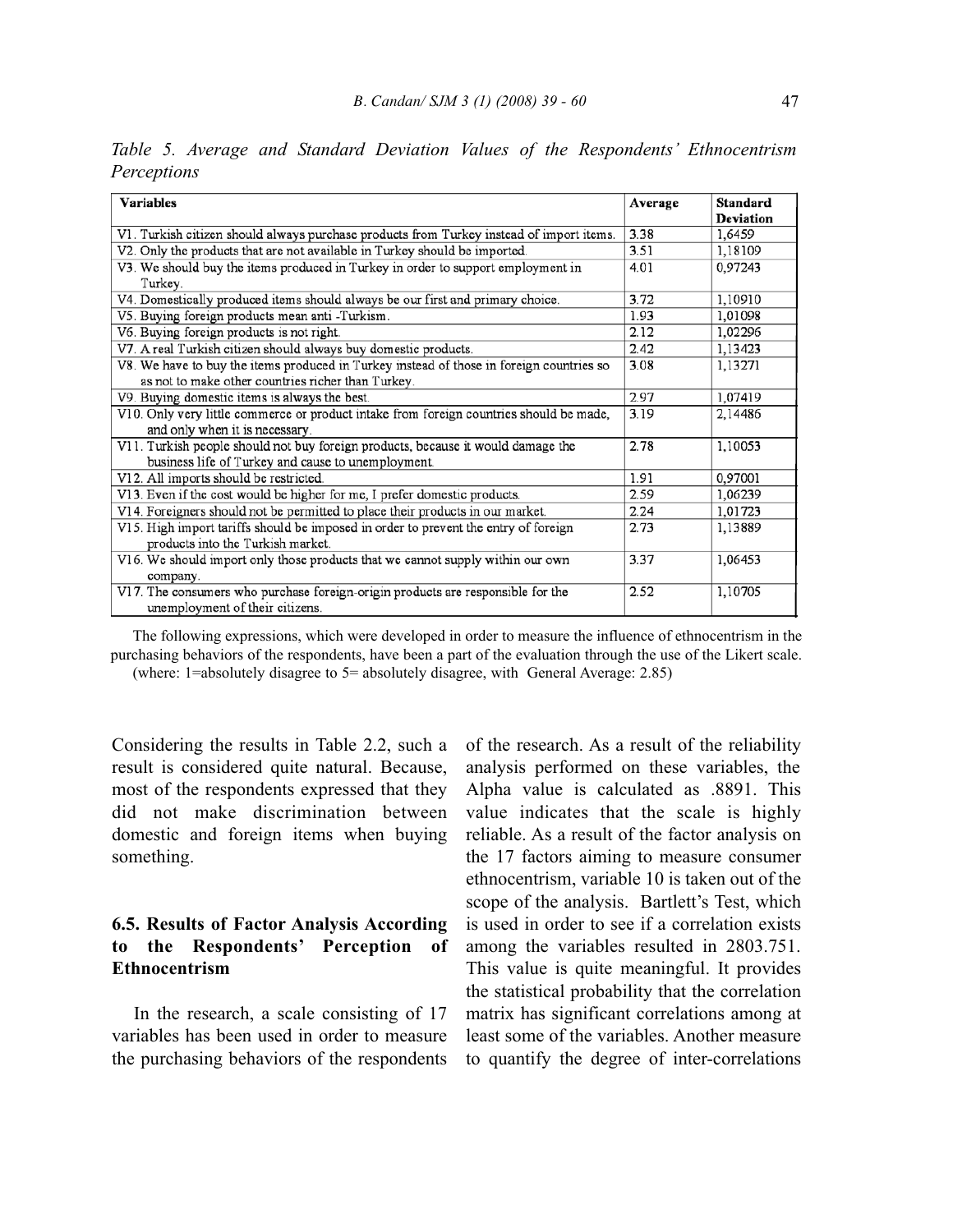**KMO and Bartlett's Test** 

| Adequacy.          | Kaiser-Meyer-Olkin Measure of Sampling | .920     |
|--------------------|----------------------------------------|----------|
| Bartlett's Test of | Approx. Chi-Square                     | 2803.751 |
| Sphericity         | df                                     | 136      |
|                    | Sig.                                   | .000     |

among variables and the appropriateness of factor analysis is the KMO. KMO is a measure of Sampling Adequacy (Hair, Andersen, Tatham, Bleck Multivariate Data Analysis Fifth Edition, 1998, p.99). As can be seen in the table, the value is very high (0.920 and sig .000). Therefore, the validity

of the research is also very high.

2 factors are determined as a result of the factor analysis. Accordingly, it is understood that the respondents perceive the scale under two factors. The variables, which indicate a similar characteristic with the factor analysis are collected under one heading. The obtained factors are shown in Table 5.

As it is seen in Table 6, the obtained factors explain 52.115% of the relations set. The factors are named according to the characteristics of the variables under them. When the variables under the two obtained factors are examined, it is seen that the

*Table 6. Results of Factor Analysis*

| <b>Variables</b>                                                               | Factor   | Latent root | Variance   |
|--------------------------------------------------------------------------------|----------|-------------|------------|
|                                                                                | loadings | (vector)    | percentage |
| Factor 1: Rigid(Conservative)Ethnocentrism                                     |          | 7,046       | 41,448     |
| V5. Buying foreign products means anti -Turkism.                               | 0,773    |             |            |
| V6 Buying foreign products is not right.                                       | 0,779    |             |            |
| V7. A real Turkish citizen should always buy domestic products.                | 0,741    |             |            |
| V8. We have to buy the items produced in Turkey instead of those in foreign    | 0.539    |             |            |
| countries so as not to make other countries richer than Turkey.                |          |             |            |
| V9. Buying domestic items is always the best.                                  | 0,579    |             |            |
| V11. Turkish people should not buy foreign products, because it would          | 0,565    |             |            |
| damage the business life of Turkey and cause to unemployment.                  |          |             |            |
| V12. All imports should be restricted.                                         | 0,742    |             |            |
| V13. Even if the cost would be higher for me, I prefer domestic products.      | 0,637    |             |            |
| V14. Foreigners should not be permitted to place their products in our market. | 0,741    |             |            |
| V15. High import tariffs should be imposed in order to prevent the entry of    | 0,489    |             |            |
| foreign products into the Turkish market.                                      |          |             |            |
| V17. The consumers who purchase foreign-origin products are responsible        | 0,646    |             |            |
| for the unemployment of their citizens.                                        |          |             |            |
| Factor 2: Mild (Liberal) Ethnocentrism                                         |          | 1,813       | 10.667     |
| V1. Turkish citizen should always purchase products from Turkey instead of     | 0,644    |             |            |
| import items.                                                                  |          |             |            |
| V2. Only the products that are not available in Turkey should be imported.     | 0,752    |             |            |
| V3. We should buy the items produced in Turkey in order to support the         | 0,771    |             |            |
| employment in Turkey.                                                          |          |             |            |
| V4. Domestically produced items should always be our first and primary         | 0,731    |             |            |
| choice.                                                                        |          |             |            |
| V16. We should import only those products that we cannot supply within our     | 0,728    |             |            |
| own company                                                                    |          |             |            |
| <b>TOTAL</b>                                                                   |          |             | 52,115     |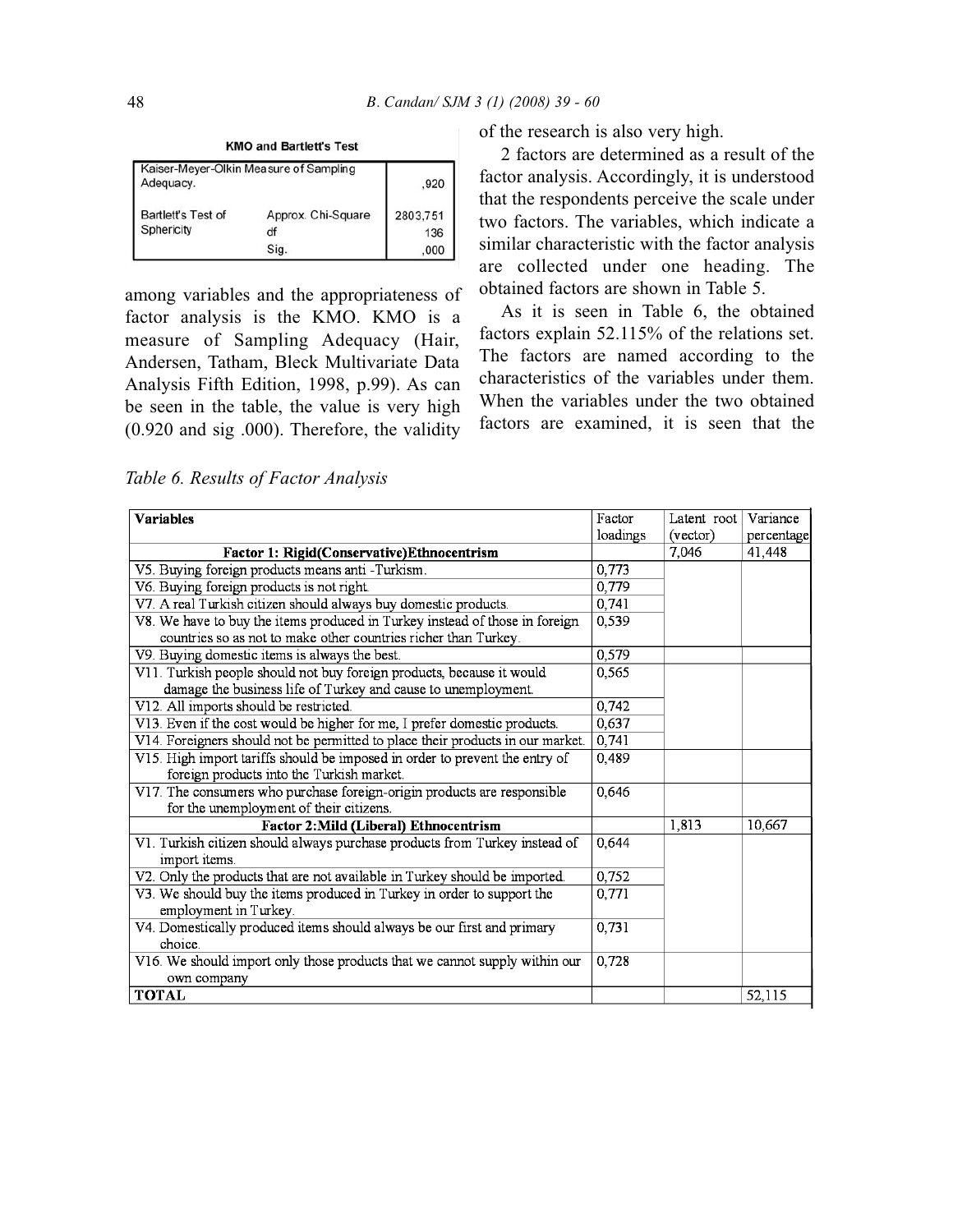consumers perceive the ethnocentrism scale under two main titles. Accordingly, the variables under the first factor express stricter ethnocentrism; meanwhile, those under factor two cover a more moderate ethnocentric idea. Strict (conservative) ethnocentrism factor is based on the total rejection of foreign products; meanwhile, moderate ethnocentrism in factor two possesses the idea of giving green light to foreign-origin products only when the required conditions occur. In other words, respondents perceived consumer ethnocentrism as strict and moderate.

## **6.6. Inspection of the Relation between the Demographic Properties of the Respondents and their Perception of Ethnocentrism**

The relation between the students' demographic properties and their perceptions of ethnocentrism has been inspected and the results obtained as a result of the Kendall Correlation Analysis are shown in Table 6.

In Table 6, the relationship between students' demographic characteristics and their perception of ethnocentrism has been examined and the H1 hypothesis has been

*Table.7.Relationships between the Demographic Characteristics of the Respondents and their Perception of Ethnocentrism*

| Demog.Variables<br>Expressions |                                                                                       |                            | Gender    | <b>Income</b> | <b>Status</b> | Employment Accommodation<br>in Izmit | Region   | Settlement<br>unit of<br>family |
|--------------------------------|---------------------------------------------------------------------------------------|----------------------------|-----------|---------------|---------------|--------------------------------------|----------|---------------------------------|
|                                | V1. Turkish citizen should always                                                     | Correlation<br>Coefficient |           | $-.094*$      |               |                                      |          |                                 |
|                                | purchase products from Turkey<br>instead of import items                              | $Siq.$ (2-<br>tailed)      |           | ,012          |               |                                      |          | $-095*$<br>.021<br>495          |
|                                |                                                                                       | N                          |           | 495           |               |                                      |          |                                 |
|                                |                                                                                       | Correlation<br>Coefficient |           | $-0.77*$      |               |                                      |          |                                 |
|                                | V7.A real Turkish citizen should<br>always buy domestic products.                     | Sig. (2-<br>tailed)        |           | 042           |               |                                      |          |                                 |
|                                |                                                                                       | N                          |           | 495           |               |                                      |          |                                 |
|                                |                                                                                       | Correlation<br>Coefficient |           | $-.083*$      |               |                                      |          |                                 |
|                                | V9. Buying domestic items is<br>always the best.                                      | $Sig.$ (2-<br>tailed)      |           | 029           |               |                                      |          |                                 |
| tau_b                          |                                                                                       | N                          |           | 495           |               |                                      |          |                                 |
|                                | V10. From foreign countries, only                                                     | Correlation<br>Coefficient |           | $,112***$     |               |                                      |          |                                 |
| Kenda <sub>11's</sub>          | very little trade or goods purchase<br>should be made when it is<br>essential.        | $Siq.$ (2-<br>tailed)      |           | ,003          |               |                                      |          |                                 |
|                                |                                                                                       | N                          |           | 495           |               |                                      |          |                                 |
|                                |                                                                                       | Correlation<br>Coefficient | $, -096*$ |               |               |                                      | $-.097*$ |                                 |
|                                | V12.All imports should be<br>restricted                                               | $Sig.$ $(2-$<br>tailed)    | ,027      |               |               |                                      | ,028     |                                 |
|                                |                                                                                       | N                          | 495       |               |               |                                      | 495      |                                 |
|                                | V13. Even if the cost would be                                                        | Correlation<br>Coefficient |           |               | $.095*$       |                                      |          |                                 |
|                                | higher for me, I prefer domestic<br>products                                          | $Siq.$ (2-<br>tailed)      |           |               | ,019          |                                      |          |                                 |
|                                |                                                                                       | N                          |           |               | 495           |                                      |          |                                 |
|                                | V17. The consumers who purchase                                                       | Correlation<br>Coefficient | $,094*$   | -078*         |               | $-.081*$                             |          |                                 |
|                                | foreign-origin products are<br>responsible for the unemployment<br>of their citizens. | $sig. (2-$<br>tailed)      | ,029      | ,037          |               | ,038                                 |          |                                 |
|                                |                                                                                       | N                          | 595       | 495           |               | 495                                  |          |                                 |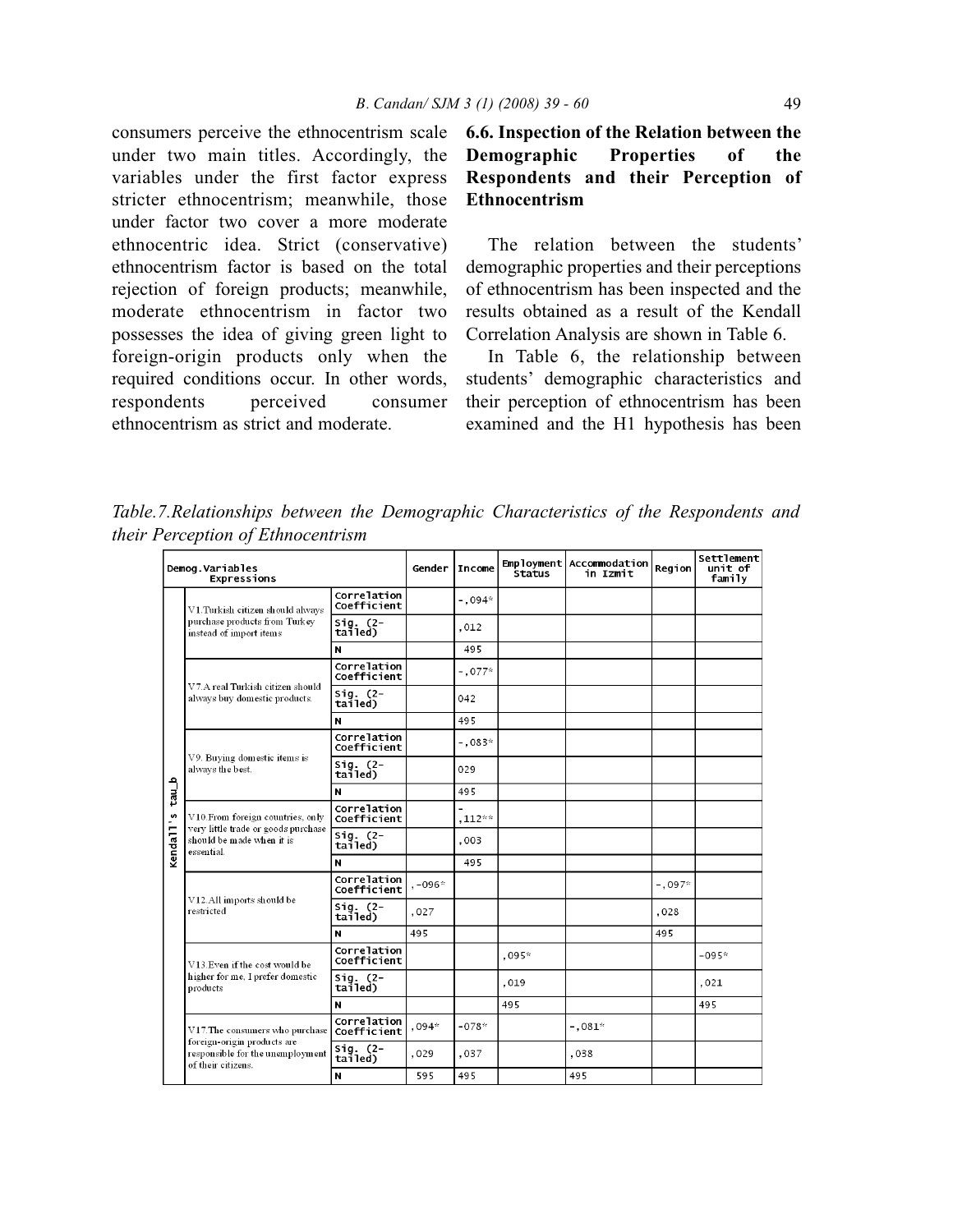tested according to the obtained results. A negative relationship at the 0.05 importance level has been identified between the income of the students and V1, V7, V9, and V17; and at 0.01 importance level with V10. Accordingly, it is possible to say that the students are in the tendency of disagreeing with the propositions that 'A Turkish citizen should always buy the items produced in Turkey instead of imported items', 'A real Turkish citizen should always buy domestic products', 'Buying domestic items is always the best', 'Items should be bought from foreign countries only when it is essential' and 'The consumers who buy foreign products are responsible for the unemployment of their own citizens' as their income status increase. That means: consumer ethnocentrism of the students with higher income level is less. There is a negative correlation between the genders of the students and V12 at the 0.05 importance level and a positive correlation between V17. The females are more opposed to 'All imports should be restricted' idea compared to males. Meanwhile, males agree more to the proposition that 'The consumers who buy foreign products are responsible for the unemployment of their own citizens' compared to females. This status may be interpreted as: the male senior students' feeling more responsibility about finding a job after graduating leading them to agree more with this proposition. While female students are against the restriction of all imports, they agree less to the proposition that 'The consumers who buy foreign products are responsible for the unemployment of their own citizens'.

A positive correlation with the 0.05 importance level has been found between the students' employment status and V13. That means the students who are both studying

and working adopt the idea of 'Even if the cost would be higher for me, I prefer domestic products' more compared to those who are only studying but not working. According to Table 7, a 0.05 importance level negative correlation has been determined between the place of accommodation of students and V17. The students who go to the university everyday from outside of the city are tending not to agree with this proposition. A 0.05 importance level negative directional correlation has been found between V12 and the geographical region where the students came from. Accordingly, the students who are from the more developed regions of Turkey do not agree with the idea that 'All imports should be restricted'. Between V13 and the settlement units the students came from, a negative correlation of 0.05 importance level has been calculated. According to that, 'I prefer domestic products even if its cost would be higher' proposition is adopted more by the students who live in metropolises. According to these results, H1 hypothesis is accepted.

## **6.7. Examination of the Relationship between the Respondents' Domestic/Import Goods Preferences and Ethnocentrism Perceptions**

The relationship between the students' domestic/import item preferences and their ethnocentric perceptions has been sought and the results obtained as a result of the Kendall Correlation Analysis are shown in Table 8.

As can be seen in Table 8, highly meaningful relationships have been noted for all variables regarding students' domestic or import goods preference as a result of the replies given to the 17 propositions aiming to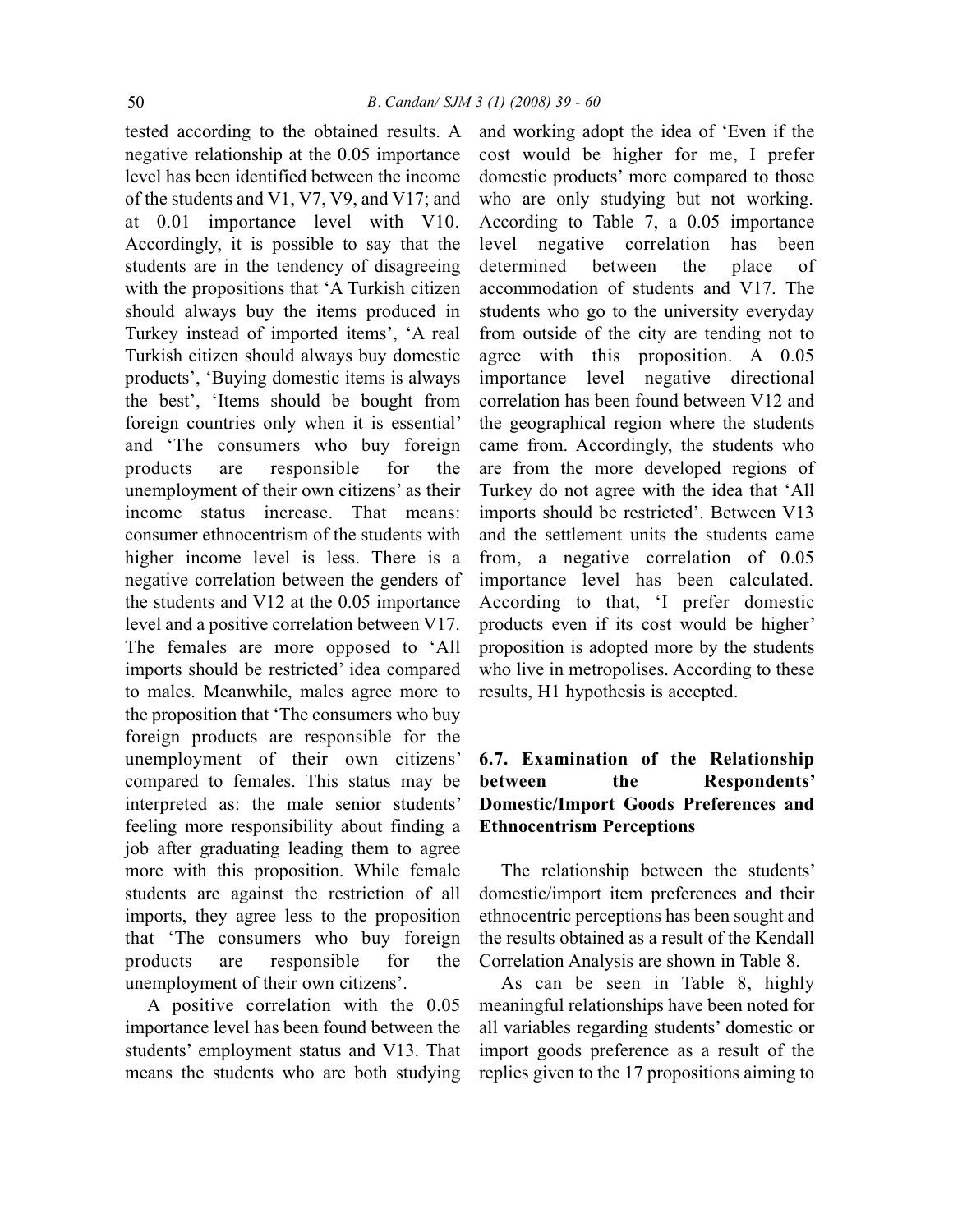|                 | <b>Expressions</b>                                                                                                         |                         | Domestic /<br>Import<br>Preferences                                                                                                                                                                                                                                                                 |
|-----------------|----------------------------------------------------------------------------------------------------------------------------|-------------------------|-----------------------------------------------------------------------------------------------------------------------------------------------------------------------------------------------------------------------------------------------------------------------------------------------------|
|                 |                                                                                                                            | Correlation Coefficient | -.250**                                                                                                                                                                                                                                                                                             |
|                 | V1. Turkish citizen should always purchase products from Turkey<br>instead of import items                                 | Sig. (2-tailed)         | ,000                                                                                                                                                                                                                                                                                                |
|                 |                                                                                                                            | N                       | 495                                                                                                                                                                                                                                                                                                 |
|                 |                                                                                                                            | Correlation Coefficient | $-.180**$                                                                                                                                                                                                                                                                                           |
|                 | V2. Only the products that are not available in Turkey should be<br>imported                                               | Sig. (2-tailed)         | ,000                                                                                                                                                                                                                                                                                                |
|                 |                                                                                                                            | N                       | 495                                                                                                                                                                                                                                                                                                 |
|                 |                                                                                                                            | Correlation Coefficient | $-.189**$                                                                                                                                                                                                                                                                                           |
|                 | V3. We should buy the items produced in Turkey in order to<br>support the employment in Turkey                             | Sig. (2-tailed)         | ,000                                                                                                                                                                                                                                                                                                |
|                 |                                                                                                                            | N                       | 495                                                                                                                                                                                                                                                                                                 |
|                 |                                                                                                                            | Correlation Coefficient | $-1.307**$                                                                                                                                                                                                                                                                                          |
|                 | V4. Domestically produced items should always be our first and                                                             | Sig. (2-tailed)         | ,000                                                                                                                                                                                                                                                                                                |
|                 | primary choice.                                                                                                            | N                       | 495                                                                                                                                                                                                                                                                                                 |
|                 |                                                                                                                            | Correlation Coefficient |                                                                                                                                                                                                                                                                                                     |
|                 | V5. Buying foreign products mean anti -Turkism                                                                             | Sig. (2-tailed)         |                                                                                                                                                                                                                                                                                                     |
| kendall's tau_b |                                                                                                                            | N                       |                                                                                                                                                                                                                                                                                                     |
|                 |                                                                                                                            | Correlation Coefficient |                                                                                                                                                                                                                                                                                                     |
|                 | V6. Buying foreign products is not right.                                                                                  | Sig. (2-tailed)         |                                                                                                                                                                                                                                                                                                     |
|                 |                                                                                                                            | N                       | $, -208**$<br>,000<br>495<br>$-1237**$<br>,000<br>495<br>$-7261**$<br>.000<br>495<br>$-1275**$<br>,000<br>495<br>$-1,232**$<br>,000<br>495<br>$-155**$<br>,000<br>495<br>$-.217**$<br>,000<br>495<br>$-104*$<br>,020<br>495<br>$-$ , 248**<br>,000,<br>495<br>$-$ , 097*<br>,019<br>495<br>$-123**$ |
|                 |                                                                                                                            | Correlation Coefficient |                                                                                                                                                                                                                                                                                                     |
|                 | V7. A real Turkish citizen should always buy domestic products                                                             | Sig. (2-tailed)         |                                                                                                                                                                                                                                                                                                     |
|                 |                                                                                                                            | N                       |                                                                                                                                                                                                                                                                                                     |
|                 |                                                                                                                            |                         |                                                                                                                                                                                                                                                                                                     |
|                 | V8. We have to buy the items produced in Turkey instead of<br>those in foreign countries so as not to make other countries | Correlation Coefficient |                                                                                                                                                                                                                                                                                                     |
|                 | richer than Turkey                                                                                                         | Sig. (2-tailed)         |                                                                                                                                                                                                                                                                                                     |
|                 |                                                                                                                            | N                       |                                                                                                                                                                                                                                                                                                     |
|                 |                                                                                                                            | Correlation Coefficient |                                                                                                                                                                                                                                                                                                     |
|                 | V9. Buying domestic items is always the best                                                                               | Sig. (2-tailed)         |                                                                                                                                                                                                                                                                                                     |
|                 |                                                                                                                            | N                       |                                                                                                                                                                                                                                                                                                     |
|                 | V10. From foreign countries, only very little trade or goods                                                               | Correlation Coefficient |                                                                                                                                                                                                                                                                                                     |
|                 | purchase should be made when it is essential                                                                               | Sig. (2-tailed)         |                                                                                                                                                                                                                                                                                                     |
|                 |                                                                                                                            | N                       |                                                                                                                                                                                                                                                                                                     |
|                 | V11. Turkish people should not buy foreign products, because it                                                            | Correlation Coefficient |                                                                                                                                                                                                                                                                                                     |
|                 | would damage the business life of Turkey and cause to                                                                      | Sig. (2-tailed)         |                                                                                                                                                                                                                                                                                                     |
|                 | unemployment.                                                                                                              | N                       |                                                                                                                                                                                                                                                                                                     |
|                 |                                                                                                                            | Correlation Coefficient |                                                                                                                                                                                                                                                                                                     |
|                 | V12. All imports should be restricted                                                                                      | Sig. (2-tailed)         | ,000<br>495                                                                                                                                                                                                                                                                                         |
|                 |                                                                                                                            | N                       |                                                                                                                                                                                                                                                                                                     |
|                 |                                                                                                                            | Correlation Coefficient |                                                                                                                                                                                                                                                                                                     |
|                 | V13. Even if the cost would be higher for me, I prefer domestic<br>products.                                               | Sig. (2-tailed)         |                                                                                                                                                                                                                                                                                                     |
|                 |                                                                                                                            | И                       |                                                                                                                                                                                                                                                                                                     |
|                 |                                                                                                                            | Correlation Coefficient |                                                                                                                                                                                                                                                                                                     |
|                 | V14. Foreigners should not be permitted to place their products<br>in our market.                                          | Sig. (2-tailed)         |                                                                                                                                                                                                                                                                                                     |
|                 |                                                                                                                            | N                       |                                                                                                                                                                                                                                                                                                     |
|                 |                                                                                                                            | Correlation Coefficient |                                                                                                                                                                                                                                                                                                     |
|                 | V15. High import tariffs should be imposed in order to prevent                                                             | Sig. (2-tailed)         |                                                                                                                                                                                                                                                                                                     |
|                 | the entry of foreign products into the Turkish market.                                                                     | N                       |                                                                                                                                                                                                                                                                                                     |
|                 |                                                                                                                            |                         |                                                                                                                                                                                                                                                                                                     |

*Table 8. The Relationship between the Respondents' Domestic/Import Goods Preferences and their Perceptions of Ethnocentrism*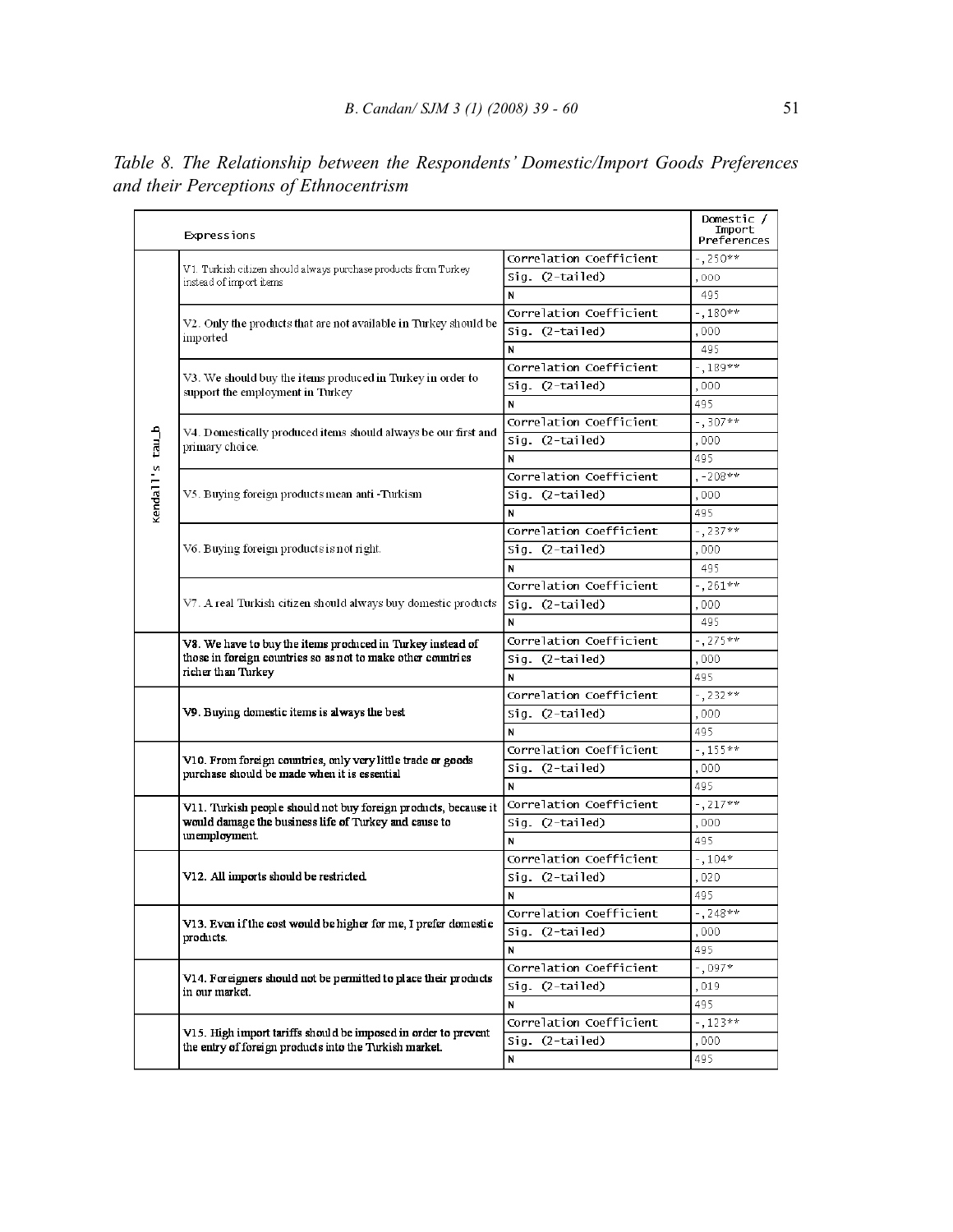measure the consumers' ethnocentrism. According to these results, the respondents who have attended the research that measures the consumers' ethnocentrism consists of those who primarily prefer domestic goods when buying any item. In other words, consumer ethnocentrism is noted more dominant on those who primarily prefer domestic goods. The respondents who prefer import goods or who do not discriminate between imports or domestic goods are not ethnocentric in their purchasing behaviors. This indicates that there is coherence among the replies given. According to these results obtained, the H2 hypothesis has been accepted.

## **6.8. Ethnocentrism Perceptions According to the Political Opinions of the Respondents**

In order to determine if there is a statistically meaningful difference between the political opinions of the students and their possession of consumer ethnocentrism, the Anova test has been carried out and the results are given in Table 9.

As can be seen from Table 9, there are meaningful differences on statistical terms between the political stance of the respondents and whether they have consumer ethnocentrism. Between V1,V2,V4,V5,V6,V7,V8,V9,V11,V12,V13, V14,V15 and V16 and political stance, there are meaningful differences at the 0.01 and 0.05 importance levels. As there are very few respondents with a Communist (3) and Fascist (2) stance, they have not been taken into evaluation. In order to determine where the mentioned difference stems from, an LSD test has been performed and the results have been interpreted according to the average values of the respondents' replies with regard to their political stances.

As a result of the calculations made by taking into account the replies stated in Table 10, the average value given by the socialists to the scale oriented at measuring the consumer ethnocentrism is 2.80; that of social democrats is 2.65; that of the liberals is 2.51; that of conservatives is 2.90; that of nationalists is 3.07 and that of those without any political stance is 2.62. According to these statistics, the liberals are less ethnocentric with the minimum average (2.51), and they are followed by those without any political stance who have an average of 2.62, then the social democrats with a 2.65 average, and the socialists with a 2.80 average. The main ethnocentric-minded groups are the nationalists with a 3.07 average, and then the conservatives with a 2.90 average.

According to Table 10, with regard to the variable V1, liberals – compared to the holders of the other political stances - do not agree to the opinion that the products produced in Turkey should be bought instead of imported products. When the replies given to this variable are examined, it is seen that there is also a difference among the nationalists, social democrats and socialists. It is seen that the nationalists agree more with this opinion.

Regarding V2 as 'Only the products that are not available in Turkey should be imported', there are also different opinions among the socialists, social democrats and liberals. The liberals are the most negative group with regard to this idea. The nationalists approach this proposition more positively compared to the social democrats and those without any political stance. The V4 variable concerning 'Domestically produced items should always be our first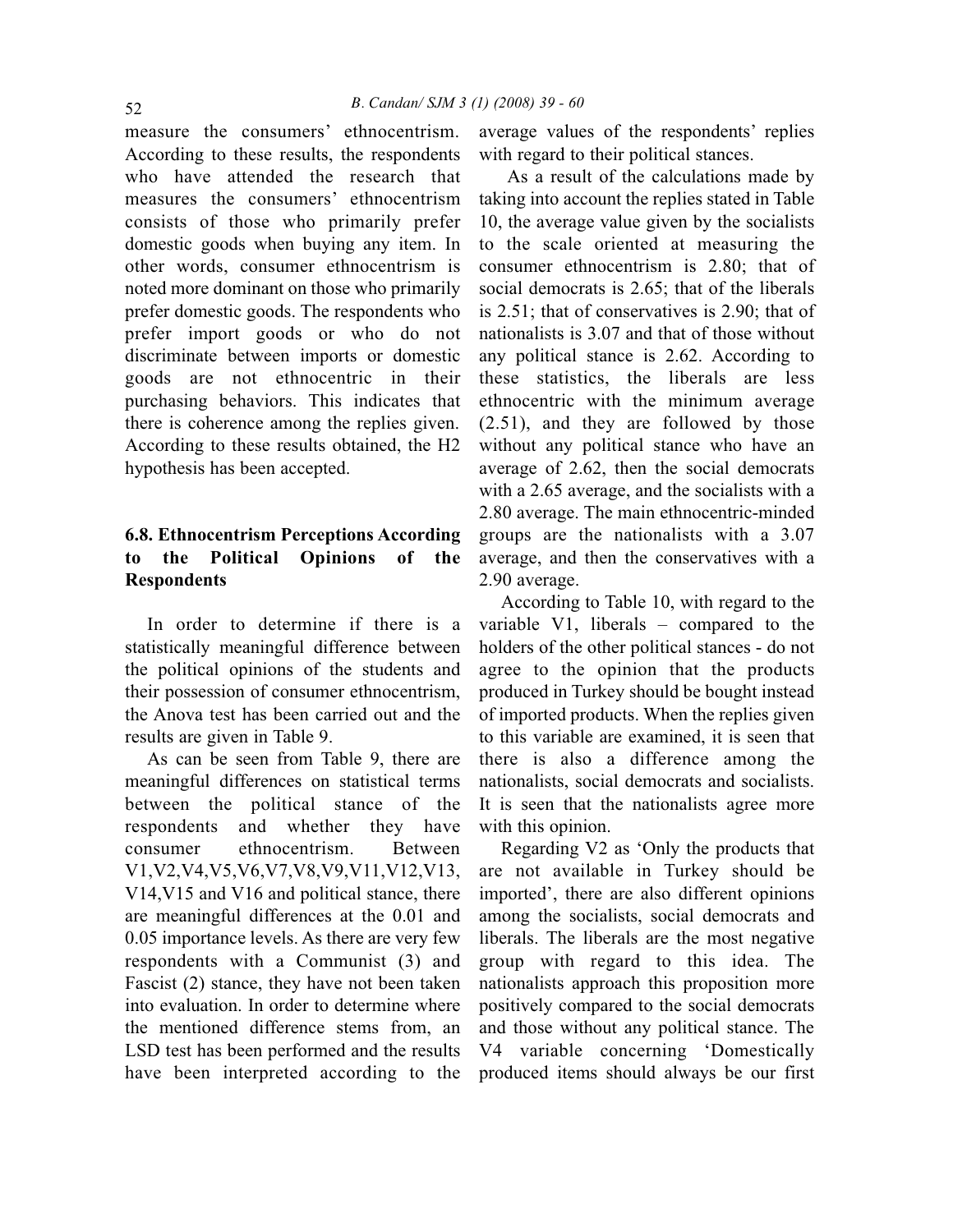## *Table.9.ANOVA Table*

|                                                                                       |                                          | Sum of<br>Squares  | df  | Mean Square | F     | Sig.  |
|---------------------------------------------------------------------------------------|------------------------------------------|--------------------|-----|-------------|-------|-------|
| V1Turkish citizen should always                                                       |                                          | 44.340             | 8   | 5,542       | 4,308 | ,000  |
| purchase products from Turkey instead<br>of imported items                            |                                          | 617,611            | 480 | 1,287       |       |       |
|                                                                                       |                                          | 661,951            | 495 |             |       |       |
| V2. Only the products that are not                                                    |                                          | 31,241             | 8   | 3,905       | 2,880 | .004  |
| available in Turkey should be imported                                                |                                          | 650,922            | 480 | 1,356       |       |       |
|                                                                                       |                                          | 682,164            | 495 |             |       |       |
| V3. We should buy the items produced in                                               |                                          | 14,187             | 8   | 1,773       | 1,892 | ,059  |
| Turkey in order to support the                                                        |                                          | 438,761            | 468 | ,938        |       |       |
| employment in Turkey                                                                  |                                          | 452,948            | 495 |             |       |       |
|                                                                                       |                                          | 18,994             | 8   | 2,374       | 1,970 | .049  |
| V4. Domestically produced items should                                                |                                          | 571,383            | 474 | 1,205       |       |       |
| always be our first and primary choice.                                               |                                          | 590,377            | 495 |             |       |       |
|                                                                                       |                                          | 26,309             | 8   | 3,289       | 3,326 | ,001  |
| V5. Buying foreign products mean anti -                                               |                                          | 471,584            | 477 | ,989        |       |       |
| Turkism                                                                               |                                          | 497,893            | 495 |             |       |       |
|                                                                                       |                                          | 31,421             | 8   | 3,928       | 3,929 | ,000  |
| V6. Buying foreign products is not right.                                             |                                          |                    | 468 | 1,000       |       |       |
|                                                                                       |                                          | 467,778<br>499,199 | 495 |             |       |       |
|                                                                                       |                                          | 45,836             | 8   | 5,729       | 4,719 | ,000  |
| V7. A real Turkish citizen should always                                              |                                          | 574,266            | 473 | 1,214       |       |       |
| buy domestic products                                                                 |                                          |                    | 495 |             |       |       |
|                                                                                       |                                          | 620,102            | 8   | 4,759       |       | .000. |
|                                                                                       | V8. We have to buy the items produced in | 38,075             | 475 |             | 3,872 |       |
| Turkey instead of those in foreign<br>countries so as not to make other               |                                          | 583,783            |     | 1,229       |       |       |
| countries richer than Turkey                                                          |                                          | 621,857            | 495 |             |       |       |
| V9. Buying domestic items is always the<br>best                                       |                                          | 22,776             | 8   | 2,847       | 2,519 | ,011  |
|                                                                                       |                                          | 522,052            | 462 | 1,130       |       |       |
|                                                                                       |                                          | 544,828            | 495 |             |       |       |
| V10. From foreign countries, only very<br>little trade or goods purchase should be    |                                          | 20,612             | 8   | 2,576       | .553  | ,816  |
| made when it is essential                                                             |                                          | 2208,482           | 474 | 4,659       |       |       |
|                                                                                       |                                          | 2229,093           | 495 |             |       |       |
| V11. Turkish people should not buy<br>foreign products, because it would              |                                          | 28,767             | 8   | 3,596       | 3,055 | ,002  |
| damage the business life of Turkey and                                                |                                          | 560,358            | 476 | 1,177       |       |       |
| cause to unemployment.                                                                |                                          | 589,126            | 495 |             |       |       |
| V12.All imports should be restricted.                                                 |                                          | 15,963             | 8   | 1,995       | 2,168 | .029  |
|                                                                                       |                                          | 380,973            | 414 | ,920        |       |       |
|                                                                                       |                                          | 396,936            | 495 |             |       |       |
| V13. Even if the cost would be higher for                                             |                                          | 23,403             | 8   | 2,925       | 2,649 | ,008  |
| me, I prefer domestic products.                                                       |                                          | 525,578            | 476 | 1,104       |       |       |
|                                                                                       |                                          | 548,981            | 495 |             |       |       |
| V14. Foreigners should not be permitted                                               |                                          | 27,824             | 8   | 3,478       | 3,546 | ,001  |
| to place their products in our market.                                                |                                          | 465,852            | 475 | ,981        |       |       |
|                                                                                       |                                          | 493,676            | 495 |             |       |       |
| V15. High import tariffs should be                                                    |                                          | 37,718             | 8   | 4,715       | 3,779 | ,000  |
| imposed in order to prevent the entry of<br>foreign products into the Turkish market. |                                          | 595,042            | 477 | 1,247       |       |       |
|                                                                                       |                                          | 632,759            | 495 |             |       |       |
|                                                                                       |                                          | 26,001             | 8   | 3,250       | 2,947 | ,003  |
| V16. We should import only those<br>products that we cannot supply within             |                                          | 526,091            | 477 | 1,103       |       |       |
| our own company                                                                       |                                          | 552,093            | 495 |             |       |       |
|                                                                                       |                                          | 17,797             | 8   | 2,225       | 1,831 | ,069  |
| V17. The consumers who purchase<br>foreign-origin products are responsible            |                                          | 581,908            | 479 | 1,215       |       |       |
| for the unemployment of their citizens.                                               |                                          | 599,705            | 495 |             |       |       |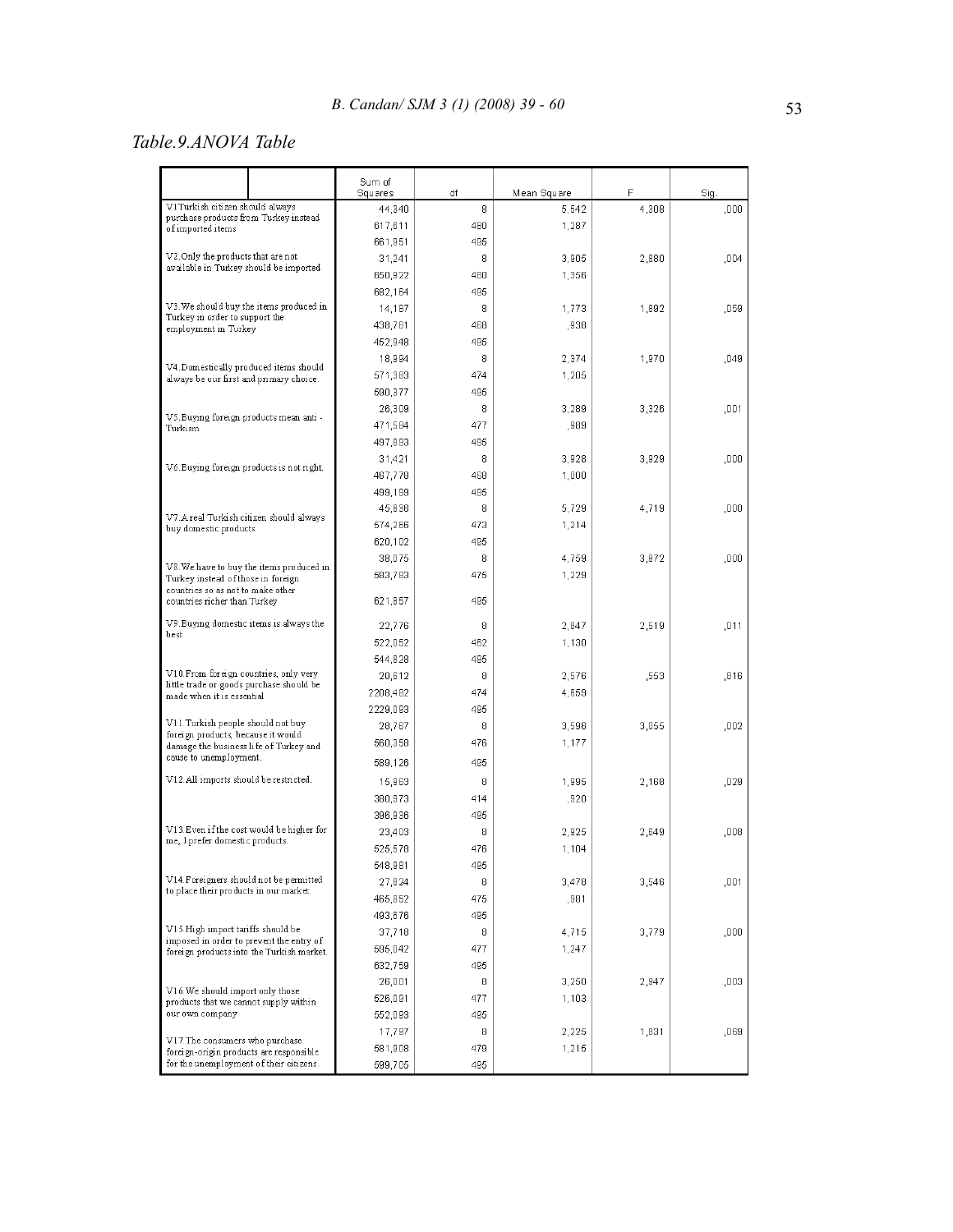|                                                                                                                                                | Socialist | Social<br>democrat | Liberal | Conserv<br>ati∨e | Nationali<br>st | No political<br>stance |
|------------------------------------------------------------------------------------------------------------------------------------------------|-----------|--------------------|---------|------------------|-----------------|------------------------|
| V1. Turkish citizen should always<br>purchase products from Turkey<br>instead of import items                                                  | 3,28      | 3,31               | 2,86    | 3,44             | 3,83            | 3,23                   |
| V2. Only the products that are<br>not available in Turkey should<br>be imported                                                                | 3,64      | 3,48               | 3,02    | 3,44             | 3,85            | 3,40                   |
| V4.Domestically produced<br>items should always be our first<br>and primary choice                                                             | 3,69      | 3,78               | 3,54    | 3,77             | 4,01            | 3,54                   |
| V5. Buying foreign products<br>mean anti -Turkism                                                                                              | 1,92      | 1,83               | 1,67    | 2,11             | 2,15            | 1,78                   |
| V6. Buying foreign products is<br>not right.                                                                                                   | 2,12      | 2,05               | 1,83    | 2,35             | 2,42            | 1,93                   |
| V7.A real Turkish citizen<br>should always buy domestic<br>products<br>V8. We have to buy the items                                            | 2,39      | 2,22               | 2,27    | 2,73             | 2,84            | 2,21                   |
| produced in Turkey instead of<br>those in foreign countries so as<br>not to make other countries<br>richer than Turkey                         | 2,83      | 2,94               | 2,90    | 3,52             | 3,46            | 2,90                   |
| V9. Buying domestic items is<br>always the best                                                                                                | 3,00      | 2,86               | 2,67    | 3,26             | 3,20            | 2,84                   |
| V11. Turkish people should not<br>buy foreign products, because it<br>would damage the business life<br>of Turkey and cause to<br>unemployment | 2,86      | 2,54               | 2,65    | 3,05             | 3,06            | 2,69                   |
| V12.All imports should be<br>restricted                                                                                                        | 2,10      | 1,71               | 1.82    | 1.91             | 2.02            | 1,89                   |
| V13. Even if the cost would be<br>higher for me, I prefer domestic<br>products.                                                                | 2,57      | 2,43               | 2,65    | 2,63             | 2,80            | 2,47                   |
| V14. Foreigners should not be<br>permitted to place their<br>products in our market.<br>V15. High import tariffs should                        | 2,42      | 2,09               | 1,90    | 2,25             | 2,46            | 2,17                   |
| be imposed in order to prevent<br>the entry of foreign products<br>into the Turkish market.                                                    | 3,19      | 2,60               | 2,46    | 2,72             | 3.12            | 2,49                   |
| V16. We should import only<br>those products that we cannot<br>supply within our own company                                                   | 3,30      | 3,37               | 3,00    | 3,36             | 3,69            | 3,22                   |
| <b>Average Values</b>                                                                                                                          | 2,80      | 2,65               | 2,51    | 2,90             | 3,07            | 2,62                   |

*Table 10. The Average Values of the Respondents' Ethnocentrism Perceptions As Per Their Political Stances*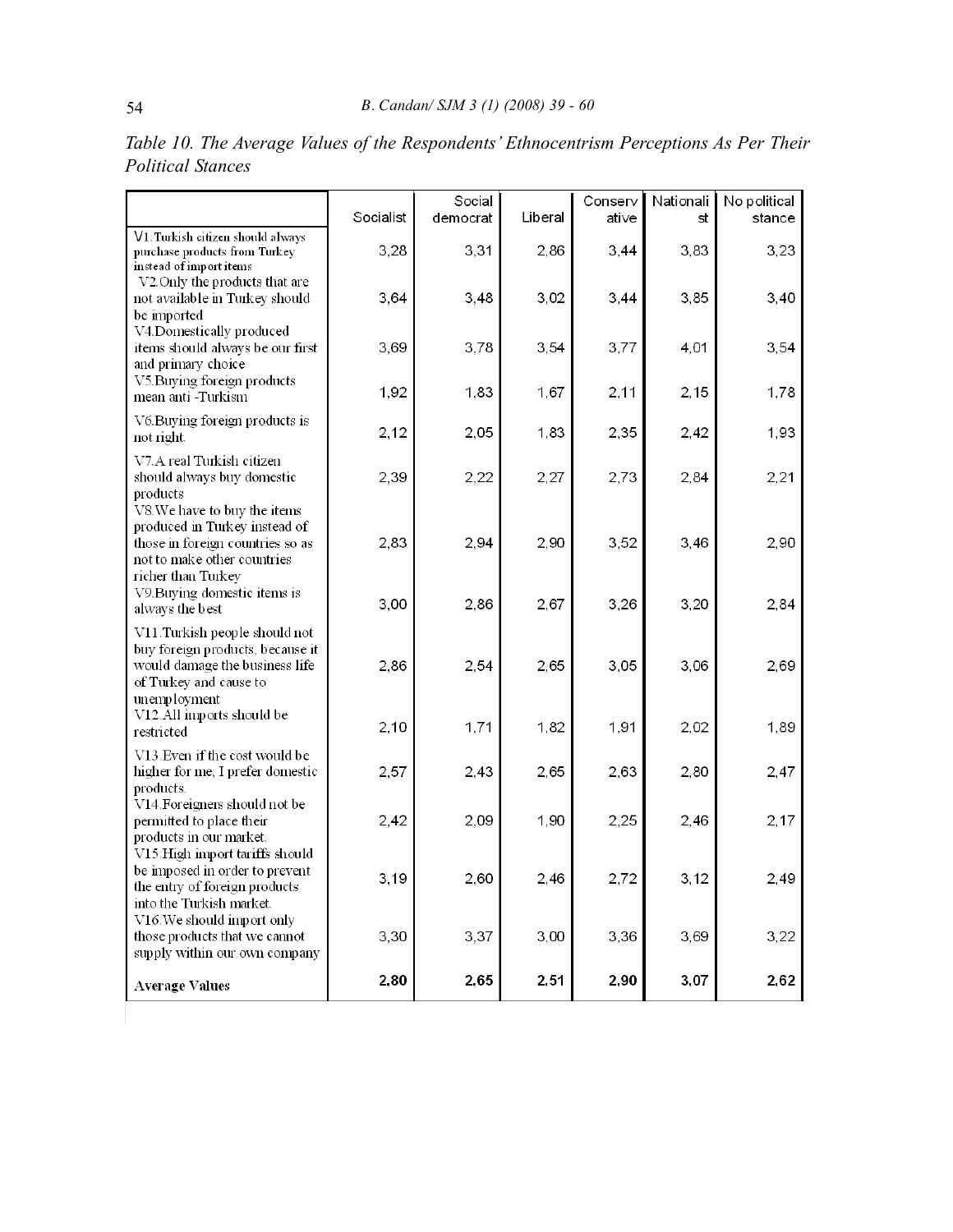and primary choice' sees a difference between the nationalists and the liberals. The liberals and those without any political stances approach this proposition more negatively; meanwhile, the nationalists have the highest average. It is observed that the respondents have a tendency to agree with this opinion in general.

Although none of the political stances agree with the V5 expression of 'Buying foreign products mean anti-Turkism', the liberals have a tendency to disagree more. Meanwhile, the average of nationalists is higher than the others.

The V6 'Buying foreign products is not right' opinion is regarded differently between the social democrats and the nationalists, and separate among the liberals, conservatives and the nationalists. According to that, the liberals have the tendency of absolutely disagreeing with this opinion. Meanwhile, the nationalists find this opinion more correct, compared to the others.

V7 'A real Turkish citizen should always buy domestic products' expression is agreed more by the nationalists and the conservatives compared to those with the other political stances.

The nationalists and the conservatives are more in the tendency of agreeing with the proposition V8: 'We have to buy the items produced in Turkey instead of those in foreign countries so as not to make other countries richer than Turkey'.

V9 'Buying domestic items is always the best' opinion is mostly accepted by the nationalists and the conservatives; meanwhile, the liberals and social democrats agree less with this idea compared to other groups.

V11 'Turkish people should not buy foreign products, because it would damage the business life of Turkey and cause to

unemployment' proposition is believed more by the nationalists and the conservatives; meanwhile, the liberals and social democrats approach this proposition more negatively compared to other political stance groups.

None of the political stance groups agree with V12: 'All imports should be restricted' proposition. Nevertheless, the social democrats and the liberals are more against this opinion compared to other groups.

V13 'Even if the cost would be higher for me, I prefer the domestic products' proposition is disagreed by all political stances; nevertheless, social democrats regard this idea as more negative compared to other groups.

The liberals and the social democrats disagree with V14: 'Foreigners should not be permitted to place their products in our market' opinion; meanwhile, the socialists and the nationalist hold a more positive opinion, which is similar to each other.

V15 'High import tariffs should be imposed in order to prevent the entry of foreign products into the Turkish market' proposition is accepted more by the socialists; whereas, the liberals do not agree with this opinion.

V16 'We should import only those products that we cannot supply within our own company' expressional is generally found positive. However, the nationalists are at a higher level of agreement to this proposition compared to the other groups.

With a general perspective, the liberals approach consumer ethnocentrism more negatively; meanwhile, the nationalists exhibit a more ethnocentric behavior. The H3 hypothesis has been accepted according to these obtained results.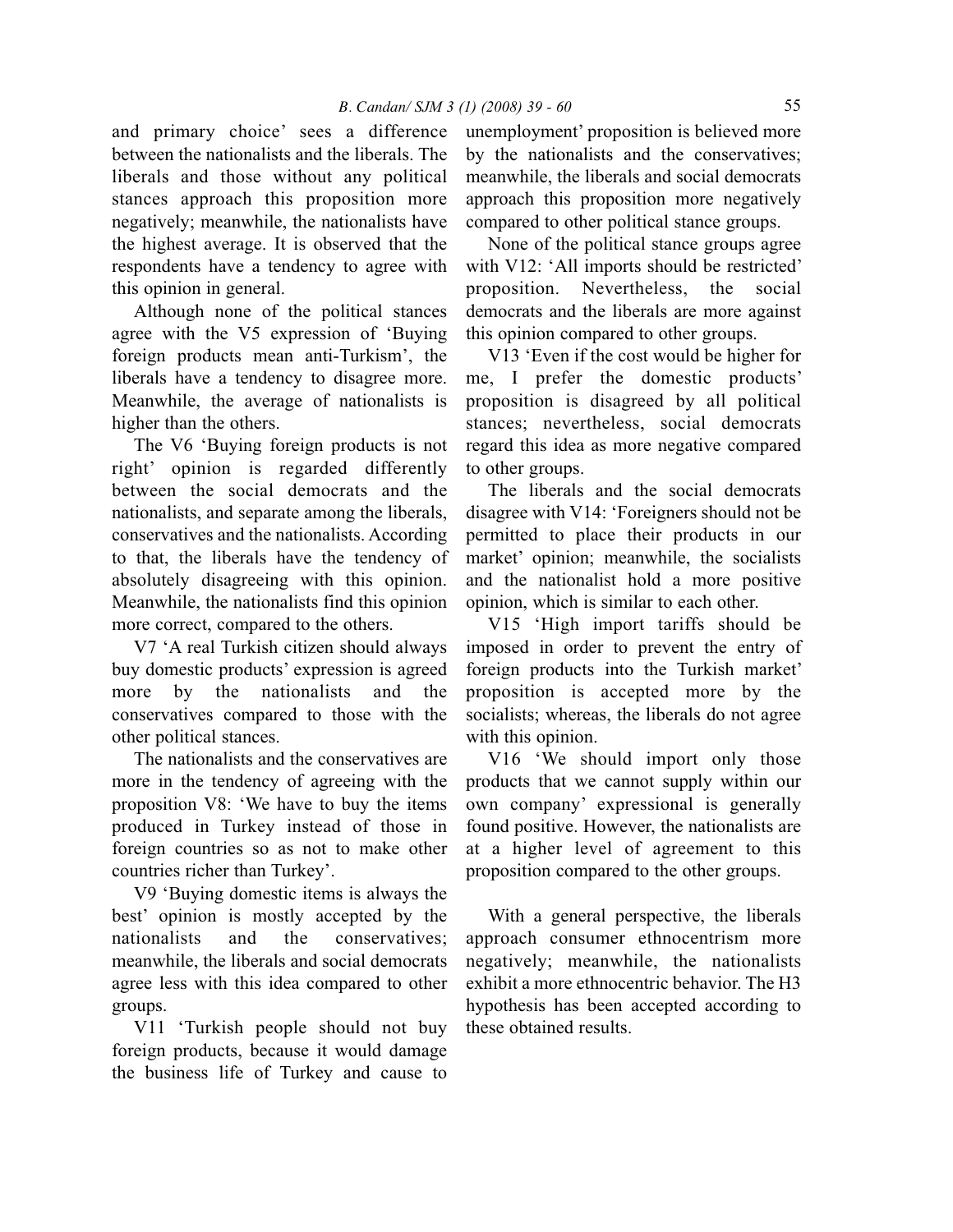#### **7. CONCLUSION AND SUGGESTIONS**

We are living in an environment where there has been a great change and consumers have also taken their shares from them, especially globalization, mobility in the world, and events like the September 11th attack have some effects on consumers' attitudes. The concept of "consumer ethnocentrism" and its impact on product evaluation comes to mind. In this study, we have tried to evaluate the Turkish young consumers' ethnocentric tendencies for products. The research has been applied on senior students of Business Administration, Economics, Business Economics, International Relations and Political Sciences, and of the Public Administration Departments of Kocaeli University's Faculty of Economics and Administrative Sciences.

Most of the senior students at Kocaeli University's Faculty of Economics and Administrative Sciences are male, single, unemployed students. A large majority of the students live in the metropolis and city. Almost half of the students go to the university from outside of the city; and again, a major portion lives in Izmit with their housemates. With regard to the region where the students' families live, most of their families live in the Marmara Region. Considering that most of the students go to the university daily from outside of the study, such a result is quite natural. Looking at the monthly total income of the students' families, it is seen that most of their income are in the TRY 1000-2000 range.

The first rank of the shopping places of students is supermarkets, shopping centers are on the second rank, hypermarkets on the third rank, street markets on the fourth rank, and boutique stores are on the last rank.

The majority of the students (54.9%) said

they do not pay attention to whether the products they purchase are domestic or foreign, and a minor portion (5.9 %) stated that they primarily prefer imported goods. 39% of the students prefer domestic goods. The students are almost equally distributed among the departments they study.

The most important factor which causes students to choose domestic goods is their reasonable prices. In turn, the high quality of domestic products is in the second, and their ease of availability is the third reason for preference. The students do not think that domestic goods provide a prestige. On the other hand, the most important reason for the students to prefer foreign-origin items is because they regard them as higher quality. The second important reason is the idea that the prices of foreign-origin products are more reasonable. It is immediately followed by high-prestige of foreign products. Ease of availability is regarded as another reason for preference. The factors which are influential in the preference of foreign-origin goods represent very close values to each other. In this respect, it is possible to say that the students regard all these factors as important reasons for preference. For domestic goods, the reasonability of price is the most important reason for preference; meanwhile, high-quality is the most important reason to prefer imported goods.

Most of the students do not take any political stance; those with political stance express themselves rather as nationalists and social democrats.

It has been observed that ethnocentrism is not included in general in the purchasing behaviors of the students of Kocaeli University's Economics and Administrative Sciences Faculty. O' Cass and Lim (2002) also found very low levels of ethnocentrism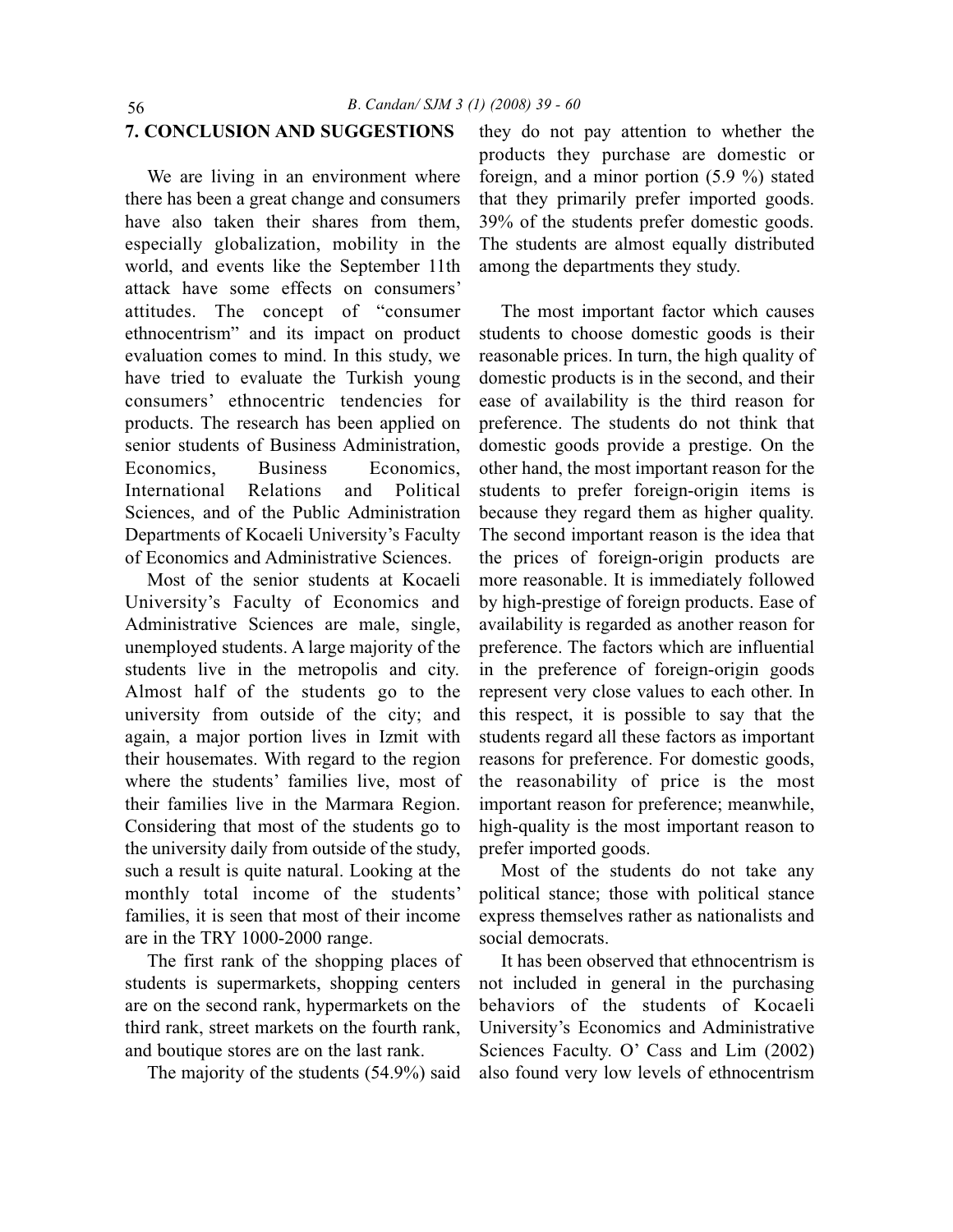affecting brand preference and purchase intention. The general average value of the scale, which consists of 17 propositions, has been found as 2.85. Accordingly, students tend not to agree with the expressions in general. The students support the sale of the Turkish-origin products mostly in order to support employment in Turkey. The students have mostly disagreed with: "Buying foreign products mean anti-Turkism," and "All imports should be restricted" propositions. The students do not regard the purchase of foreign-origin goods as anti-Turkism, and they are opposed to the restriction of all imports.

Two factors have been found out as a result of the factor analysis carried out in order to determine under which factors the students perceive consumer ethnocentrism. Accordingly, the variables under the first factor express a more restrict ethnocentrism; meanwhile, the second factor covers a more moderate ethnocentric idea. Strict (conservative) ethnocentrism factor is based on the overall rejection of foreign products; meanwhile moderate ethnocentrism - being the second factor - supports that the imports of foreign-origin products could be permitted when they are required. In other words, the respondents perceived consumer ethnocentrism as strict and moderate.

The relation between the students' demographic characteristics and their perceptions of ethnocentrism has been sought for, and it has been understood that those with higher income have less consumer ethnocentrism similar to Kaynak and Kara(1998) idea. Females are more opposed to the 'All imports should be restricted' idea compared to the males. Meanwhile, males agree more to the idea that 'those who buy foreign products are responsible for the unemployment of their own citizens' compared to the females. It is noted that the students who both study and work adopt the idea that 'Even if the cost would be higher for me, I prefer domestic products' compared to those who do not work and only study. The students who go to the university everyday from outside of the city are in the tendency of not agreeing with 'The consumers who purchase foreign-origin products are responsible for the unemployment of their citizens' expression. The students who come from the more developed regions of Turkey do not agree with the idea that 'All imports should be restricted.' 'I prefer domestic goods although their cost is higher' expression is adopted more by the students who live in metropolises.

Primarily, consumer ethnocentrism is more dominantly observed on those who prefer domestic goods. According to Okechuku (1994), COO affects consumer ethnocentrism, nationalism and patriotism. Some researches demonstrate a consumer's preference for the products of their own countries (Han & Terpsta, 1988 and Papadopoulas et.al.1990; 32- 47). Even though in such researches on country-oforigin, those related to the services are not numerous, and the influence of ethnocentrism is seen to be an important factor here also.

In our study the respondents who prefer imported goods or who do not discriminate between imports and domestic goods do not think ethnocentrically in their purchasing behaviors.

An ethnocentric difference has been identified in the purchasing behaviors of the students according to their political stances. According to the results, the students who take a liberal stance are the least ethnocentric ones; they are followed by those who do not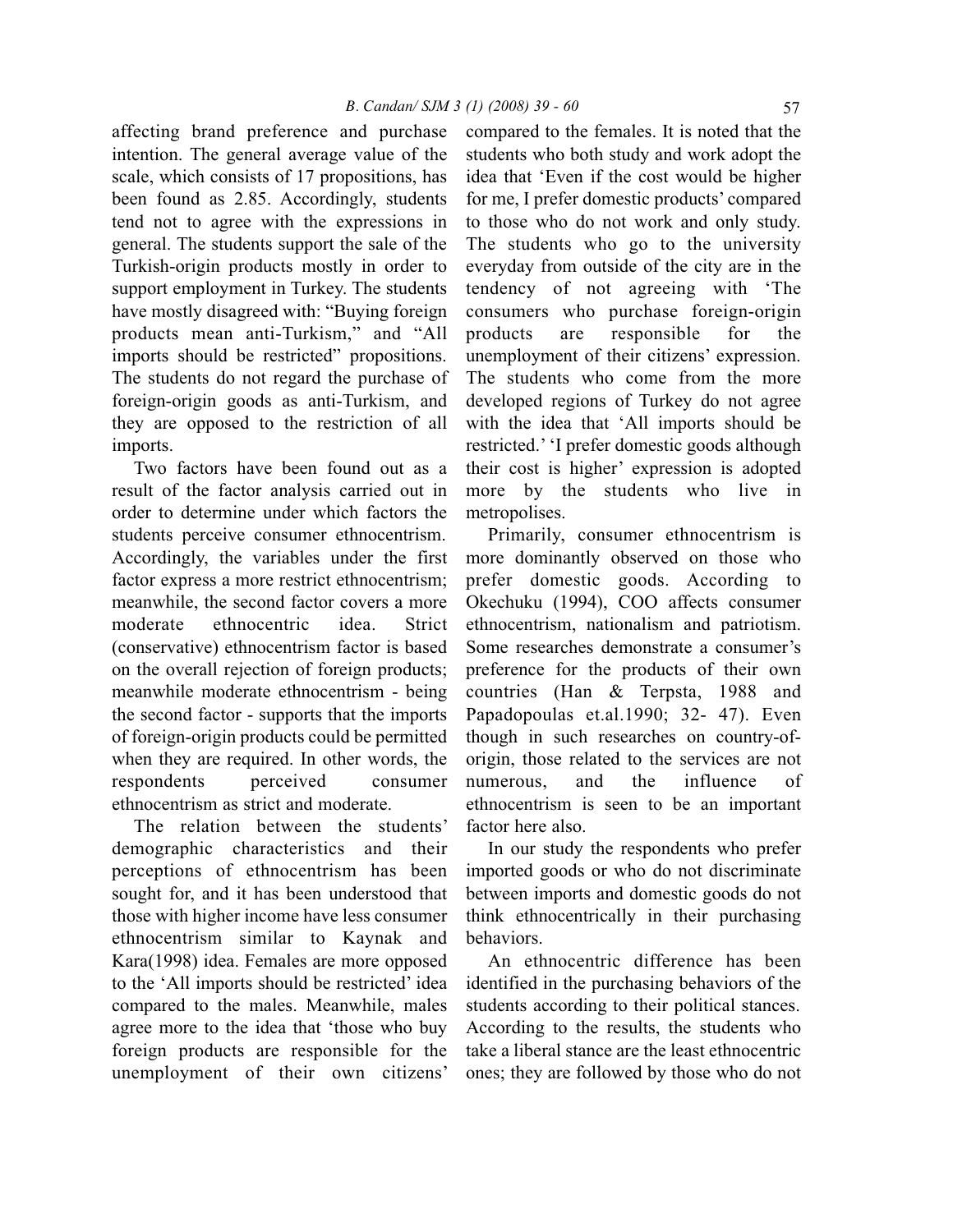take any political stance; the social democrats, and the socialists. The nationalists are identified as the group with highest consumer ethnocentrism, and they are followed by the takers of a conservative stance. These obtained results indicate a high coherence among themselves.

The results of the research suggest that the consumers' market continues to remain under the influence of global impacts, and the consumers do not act with ethnocentric tendencies in their purchasing behaviors. When performing an act of purchase, the consumers would rather attach importance to high quality, price, etc. and other variables. It is because, in our era, consumers can access to information much quicker with developments in technology, thus, their expectations from products has increased. Accordingly, trying to influence consumers, the local companies are required to properly analyze the conditions of competition in the globalizing market, and develop their competitive strategies in contemplation of the consumers do not make purchases with ethnocentric tendencies.

#### **References**

Balabanis, G., Diamantopoulos, A., Mueller, R. and Melewar, T.C. (2001), The impact of nationalism, patriotism and internationalism on consumer ethnocentric tendencies, Journal of International Business Studies, 32 (1), pp. 157- 75.

Barger, K. (2004). Ethnocentrism. What is it? Why are people ethnocentric? What is the problem? What can we do about it? retrieved f r o m http://www.iupui.edu/~anthkb/ethnocen.htm.

Benson, Phil. (2001). Ethnocentrism and the English Dictionary. London, GBR: Routledge. p 4. retrieved from http://site.ebrary.com/lib/okan/Doc?id=1007116  $4\&$ ppg=13

Bilkey, W.J. and Nes, E. (1982) Country-oforigin effects on product evaluations, Journal of International and Business Studies, 13, pp. 89- 100.

Black, G.S. and Dube, L.F.(2007). Implications of Collective Trauma on Consumer Purchase Attitudes. Atlantic Economic Journal. Edwardsville, 35 (1). 117-118.

Chasin, J.B., Holzmuller, H. and Jaffe, E.D. (1988), ``Stereotyping, buyer familiarity and ethnocentrism: a cross-cultural analysis'', Journal of International Consumer Marketing, 1 (2), pp. 9-29.

Chung, J. and Pysarchik, D.T. (2000), A model of behavioral intention to buy domestic versus imported products in a Confucian culture. Marketing Intelligence & Planning, 18 (5), pp. 281-291.

Cox, T. J. (1994). Cultural diversity in organizations. San Francisco: Berrett- Koehler Publishers in McMillan-Capehart, A. (2004). Hundreds of Years of Diversity: What Took Us So Long? Equal Opportunities International, Vol. 22, (8), pp. 20-37.

Domzal, T. and Unger, L. (1987). Emerging Positioning Strategies in Global Marketing, The Journal of Consumer Marketing, 4 (4) Fall, pp. 23-40.

Durvasula, S., Andrews, J.C. and Netemeyer, R.G. (1992). A cross-cultural comparison of consumer ethnocentrism in the United States and Russia', Proceedings of the American Marketing Association, Summer, pp. 511-12. in Kucukemiroglu (1997).

Gudum, G. and Kavas, A. (1995). Turkish industrial purchasing managers' perceptions of foreign and national industrial suppliers, European Journal of Marketing, 30 (8), pp. 10- 21.

Hamin and Elliott, G. (2006). A lessdeveloped country perspective of consumer ethnocentrism and ''country of origin'' effects: Indonesian evidence, Asia Pacific Journal of Marketing and Logistics, 18 (2) pp. 79-92.

Han, C.M. (1990). Testing the Role of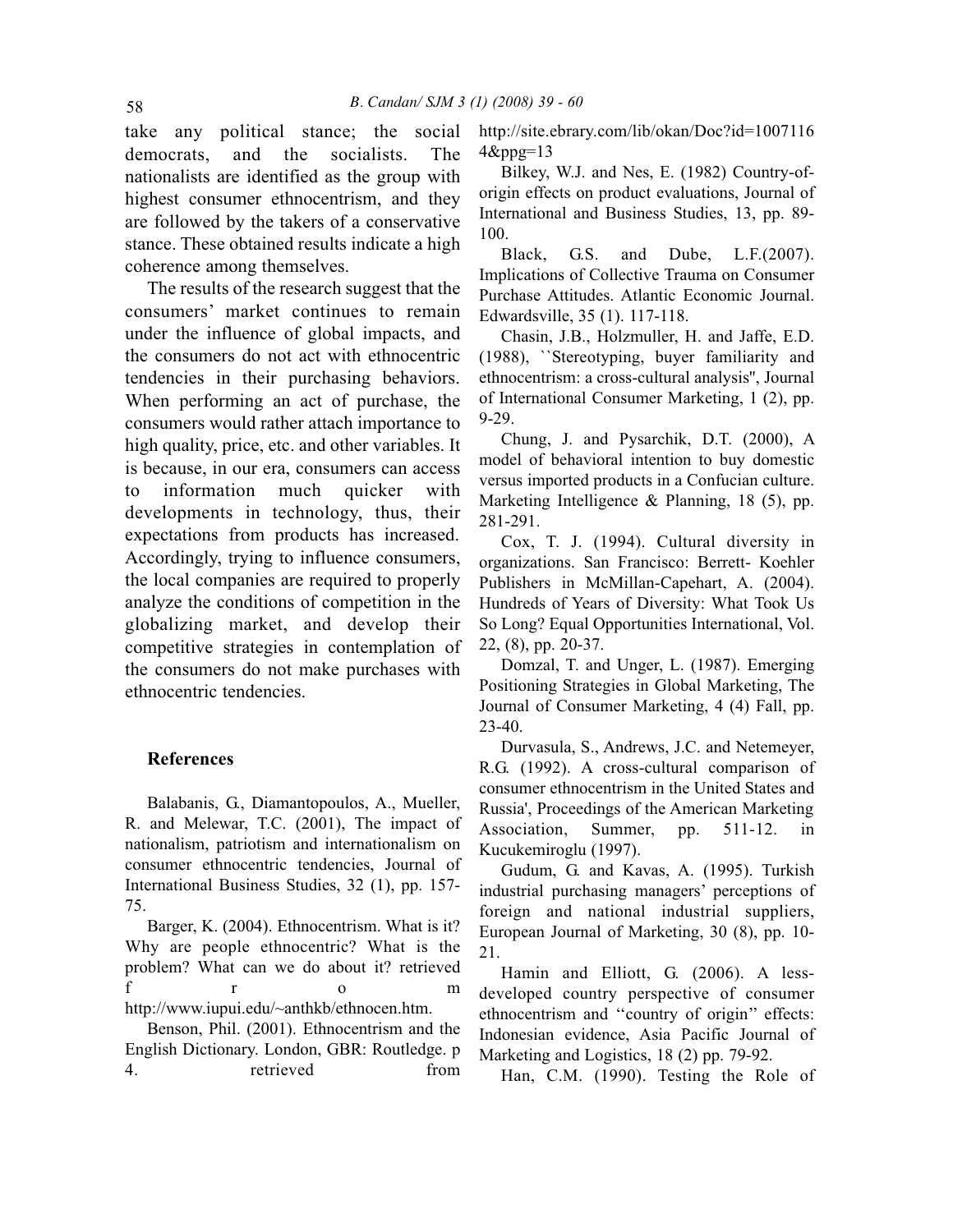Country Image in Consumer Choice Behaviour, European Journal of Marketing, 24 (6), pp. 24- 40.

Han, S.M. and Terpstra, V. (1988). Country of origin effects for uni-national and bi-national products. Journal of International Business Studies. 19 (2).

http://dictionary.laborlawtalk.com/patriotic

http://www.encyclopedia.com/doc/1E1 ethnocen.html

Kaynak, E. and Kara, A. (1996). Consumer ethnocentrism in an emerging economy of Central Asia, American Marketing Association Summer Educators' Conference Proceedings, San Diego, CA, pp. 514-20, in Kucukemiroglu (1997).

Kaynak, E. and Kara, A. (1998). Consumer ethnocentrism and lifestyle orientations in an emerging market economy'', Management International Review, 38 (1), pp. 3-72. in Kaynak E., Kucukemiroglu, O and Hyder, A.S.(2000). Consumers' country-of-origin (COO) perceptions of imported products in a homogenous less-developed country, European Journal of Marketing, 34 (9/10), pp. 1221-1241.

Kaynak E., Kucukemiroglu, O and Hyder, A.S. (2000). Consumers' country-of-origin (COO) perceptions of imported products in a homogenous less-developed country, European Journal of Marketing, 34 (9/10), pp. 1221-1241.

Keillor,B.D. and Hult G.T.M. (1999). A fivecountry study of national identity Implications for international marketing research and practice, International Marketing Review, 16 (1), pp. 65- 82.

Kinra, N. (2006). The effect of country-oforigin on foreign brand names in the Indian market. Marketing Intelligence & Planning, 24 (1), pp. 15-30.

Kucukemiroglu,O. (1997), Market segmentation by using consumer lifestyle dimensions and ethnocentrism An empirical study, European Journal of Marketing 33 (5/6), pp. 470-487.

Kurowski L.L (2002). Cloaked culture and veiled diversity:why theorists ignored early US workforce diversity, Management Decision, 40

(2) pp.183-191.

Lantz, G. and Loeb, S. (1996). Country of origin and ethnocentrism: an analysis of Canadian and American preferences using social identity theory. Advances in Consumer Research, 23, pp. 374-8.

Leonidou, L., Palihawadana, D and Talias, M.A. (2007). British consumers' evaluations of US versus Chinese goods A multi-level and multi-cue comparison, European Journal of Marketing, 41 (7/8) pp. 786-820.

Levitt, T. (1960). Marketing Myopia, Harvard Business Review, 38 (Jul/Aug), pp. 45-56.

Lundstrom, W.J, Lee O.W. and White D.S. (1998). Factors influencing Taiwanese consumer preference for foreign-made white goods: USA versus Japan, Asia Pacific Journal of Marketing and Logistics, 10, (3), pp. 5-29.

Luque-Martinez, T., Ibanez-Zapata J.and del Barrio-Garcia S. (2000). Consumer ethnocentrism measurement An assessment of the reliability and validity of the CETSCALE in Spain European Journal of Marketing, 34, (11/12), pp. 1353-1373.

McLain, S. and Sternquist, B. (1991), Ethnocentric consumers: do they buy American? Journal of International Consumer Marketing, 4 (1), pp. 39-57.

Nagashima, A. (1970). A comparison of Japanese and US attitudes toward foreign products, Journal of Marketing, 34 (1), pp. 68- 74.

Nagashima, A. (1977). "A comparative 'made in' product image survey among Japanese businessmen", Journal of Marketing, 41, July, pp. 95-100.

Netemeyer, R., Durvasula, S. and Lichtenstein, D. (1991) A cross-national assessment of the reliability and validity of the CETSCALE, Journal of Marketing Research, 28, pp. 320-7.

Oxford English Dictionary, 2nd Ed. (1989). Oxford, England: Clarendon Press.in http://www.answers.com/topic/ethnocentrism?ca t=health 26/09/2007.

O'cass, A and Lim K. (2002). Understanding the younger Singaporean consumers' views of